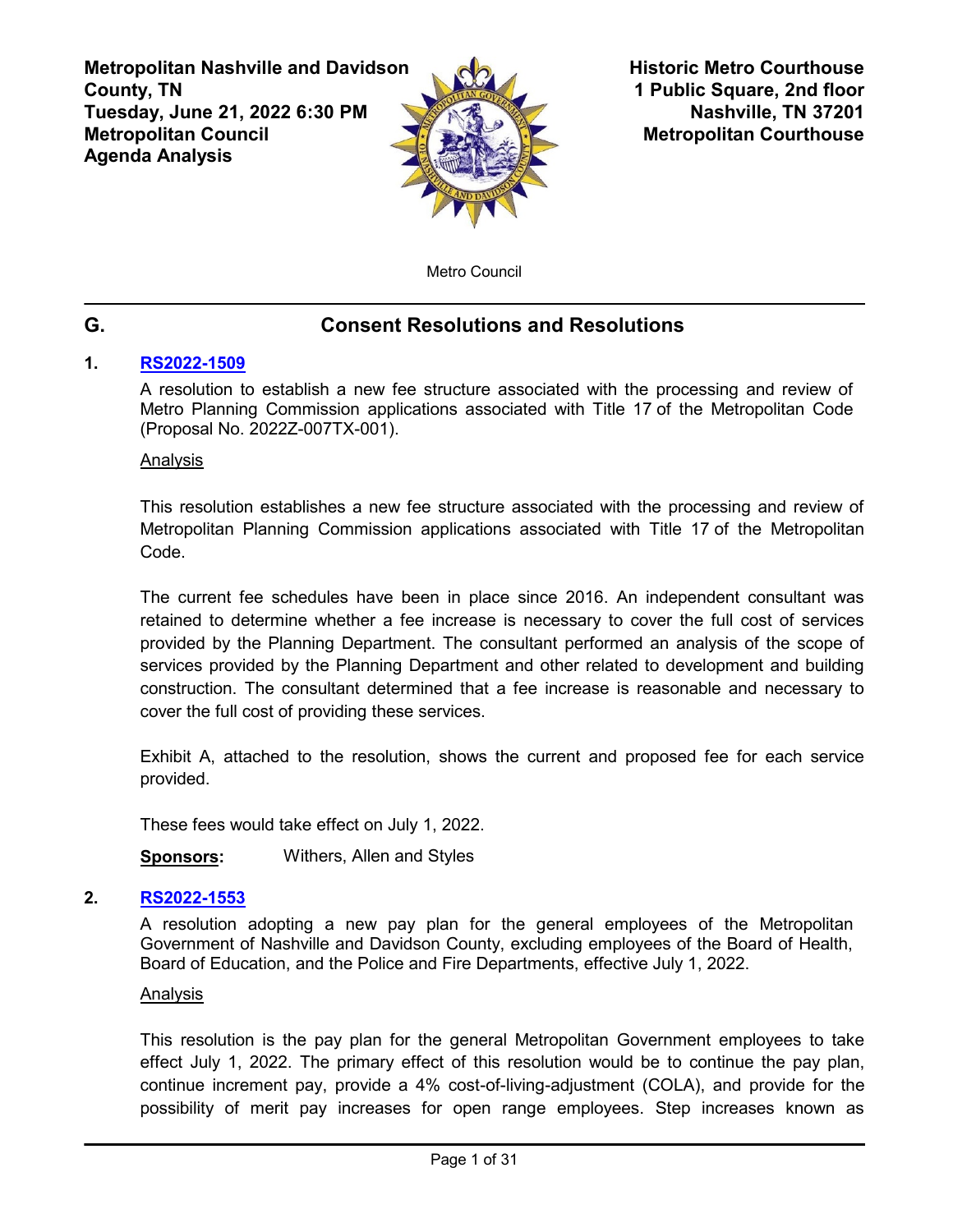"increments" are pay increases for certain employment classifications on a six month, one year, eighteen month, or two year interval, depending upon the position. In addition to step increases, the equivalent of an additional 3% merit pay increase would be available for open range employees that do not receive increments. The amount of individual raises for open range employees are determined by department heads. The pay plan contemplates that open range employees are to be paid based upon merit, not length of service.

The Civil Service Commission recommended an additional 1% COLA for employees. However, the Director of Finance and Mayor, exercising their authority under Section 12.10 of the Metro Charter, removed the additional COLA.

Per section 12.10 of the Charter, pay plans may not be amended by the Council except by making uniform modifications of all employment grades (because the relationship between pay grades must remain the same under the Charter). The pay plan amendments submitted by this resolution have been approved by the Civil Service Commission, Finance Director, and the Mayor.

**Sponsors:** Allen, Hancock, Styles and Gamble

## **3. [RS2022-1554](http://nashville.legistar.com/gateway.aspx?m=l&id=/matter.aspx?key=14588)**

A resolution adopting a new pay plan for employees of the Metropolitan Departments of Police and Fire, effective July 1, 2022.

#### Analysis

This resolution is the pay plan for the Police and Fire departments to take effect July 1, 2022. The primary effect of this resolution would be to continue the pay plan, continue increment pay, provide a 4% cost-of-living-adjustment (COLA), and provide for the possibility of merit pay increases for open range employees. Step increases known as "increments" are pay increases for certain employment classifications on a six month, one year, eighteen month, or two year interval, depending upon the position. In addition to step increases, the equivalent of an additional 3% merit pay increase would be available for open range employees that do not receive increments. The amount of individual raises for open range employees are determined by department heads. The pay plan contemplates that open range employees are to be paid based upon merit, not length of service.

The Civil Service Commission recommended an additional 1% COLA for employees. However, the Director of Finance and Mayor, exercising their authority under Section 12.10 of the Metro Charter, removed the additional COLA.

Per section 12.10 of the Charter, pay plans may not be amended by the Council except by making uniform modifications of all employment grades (because the relationship between pay grades must remain the same under the Charter). The pay plan amendments submitted by this resolution have been approved by the Civil Service Commission, Finance Director, and the Mayor.

**Sponsors:** Allen, Hancock, Evans and Gamble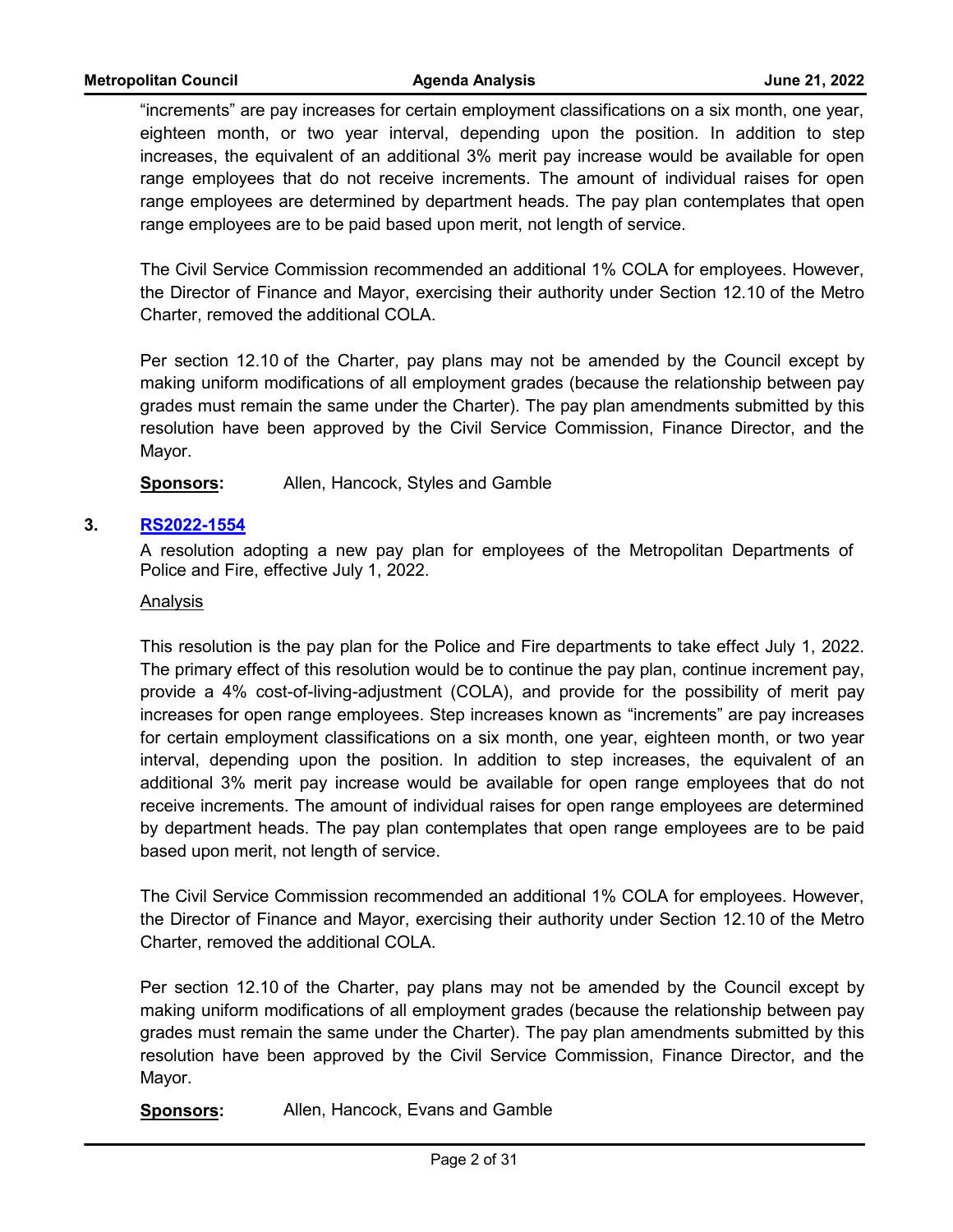#### **4. [RS2022-1555](http://nashville.legistar.com/gateway.aspx?m=l&id=/matter.aspx?key=14589)**

A resolution adopting a new pay plan for employees of the Metropolitan Board of Health, effective July 1, 2022.

#### Analysis

This resolution is the pay plan for the employees of the Board of Health to take effect July 1, 2022. The Health Department has its own pay plan because Section 10.107 of the Metro Charter provides that the Board of Health shall constitute a civil service board with respect to the Health employees. The primary effect of this resolution would be to continue the pay plan, continue increment pay, provide a 4% cost-of-living-adjustment (COLA), and provide for the possibility of merit pay increases for open range employees. Step increases known as "increments" are pay increases for certain employment classifications on a six month, one year, eighteen month, or two year interval, depending upon the position. In addition to step increases, the equivalent of an additional 3% merit pay increase would be available for open range employees (who do not receive increments). The amount of individual raises for open range employees are determined by department heads. The pay plan contemplates that open range employees are to be paid based upon merit, not length of service.

Per section 12.10 of the Metropolitan Charter, pay plans may not be amended by the Council except by making uniform modifications of all employment grades (because the relationship between pay grades must remain the same under the Charter). The pay plan amendments submitted by this resolution have been approved by the Finance Director, the Board of Health, and the Mayor.

**Sponsors:** Allen, Hancock, Evans and Gamble

#### **5. [RS2022-1556](http://nashville.legistar.com/gateway.aspx?m=l&id=/matter.aspx?key=14606)**

Resolution authorizing the issuance, sale, delivery and payment of one or more series of general obligation improvement bonds in an aggregate principal amount of not to exceed \$650,000,000; and providing for the levy of ad valorem taxes for the payment of debt service on the bonds.

#### Analysis

This resolution authorizes the issuance, sale, and payment of general obligation bonds in a principal amount not to exceed \$650 million. The purpose of this bond resolution is to finance a portion of the public works projects authorized by previous initial resolutions (a.k.a. capital spending plans): RS2009-746, RS2010-1363, RS2012-276, RS2013-559, RS2013-710, RS2014-1126, RS2015-1500, RS2016-245, RS2017-713, RS2017-963, RS2018-1328, RS2018-1454, RS2019-100, RS2020-213, RS2021-757, RS2021-1201, and RS2022-1452 and to retire outstanding commercial paper that was issued pursuant to the above initial resolutions and RS2021-963 and RS2014-1066 authorizing the commercial paper. The Metropolitan Government maintains a commercial paper program to provide short term financing to commence public works projects prior to the sale of long-term bonds.

Debt service on the bonds is payable from ad valorem taxes and the Metropolitan Government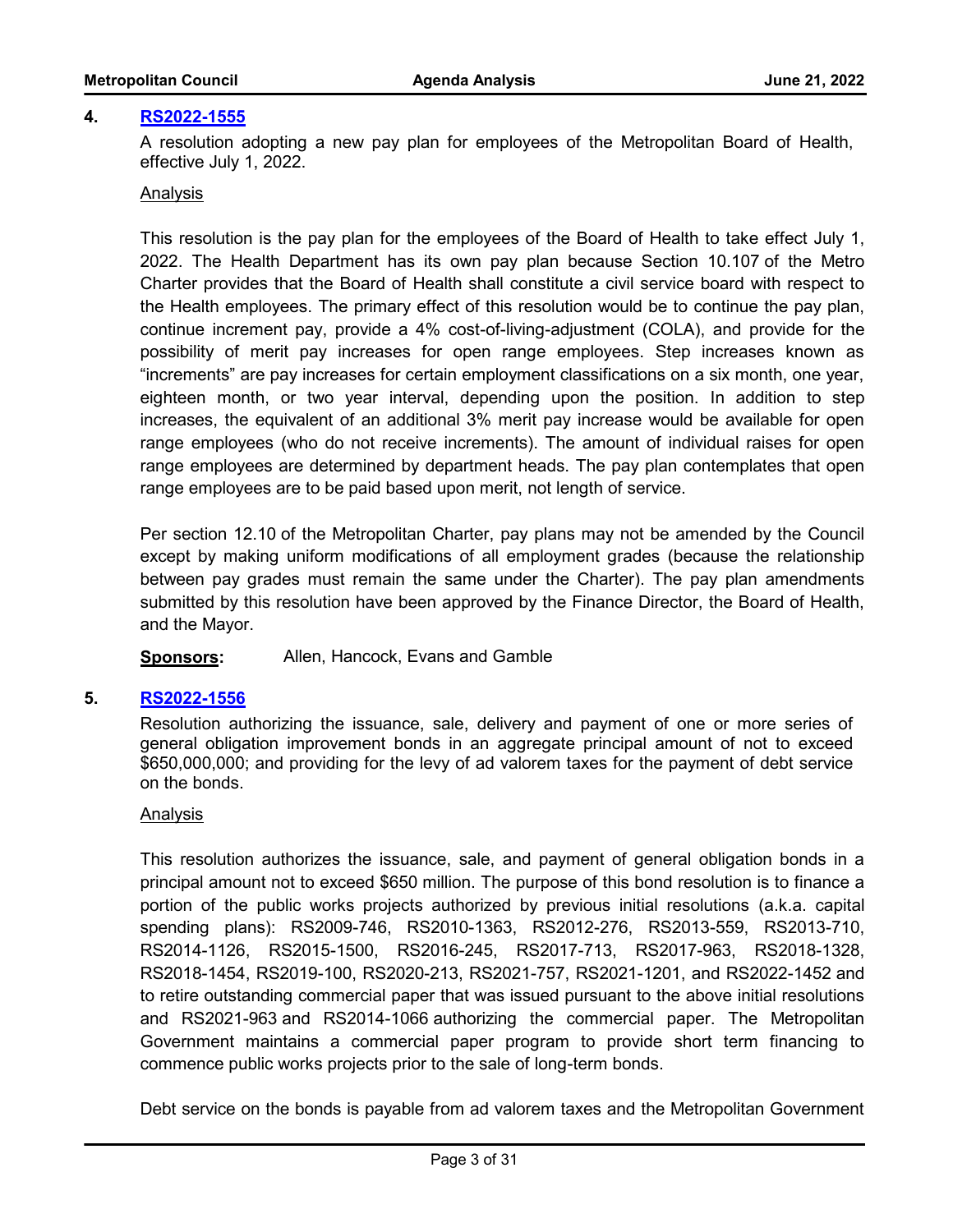will be obligated to levy a tax on property sufficient to pay the debt service. These bonds will be sold through a public competitive bid process to the bank whose bid results in the lowest true interest cost to the Metropolitan Government.

Metro will begin making level debt service payments on the bonds in 2024, and the bonds will have a final maturity date of 2042. Interest payments on the bonds will commence January 1, 2023. The bonds will be subject to optional redemption on January 1, 3032.

This resolution also authorizes the preparation and distribution of a preliminary official statement used to market the bonds.

## **Sponsors:** Allen

## **6. [RS2022-1557](http://nashville.legistar.com/gateway.aspx?m=l&id=/matter.aspx?key=14599)**

A resolution authorizing the issuance of not to exceed two hundred and ninety million (\$290,000,000) in aggregate principal amount of interfund tax anticipation notes of the Metropolitan Government of Nashville and Davidson County, Tennessee.

#### **Analysis**

This resolution authorizes the issuance of up to \$290,000,000 in interfund tax anticipation notes (TANs) by the Metropolitan Government. These TANs would be issued pursuant to Tennessee Code Annotated § 9-21-101, et seq. for the purpose of meeting appropriations made for Fiscal Year 2023 in anticipation of the collection of taxes and revenues.

Money within Metro's various distinct funds is commingled and Metro has historically addressed temporary cash flow deficits by borrowing funds from the pooled cash account. This has the technical effect of one fund using money from another fund to pay for expenditures (until property tax receipts that fund each account are sufficient for the intended purpose).

In 2018, the Comptroller of the State of Tennessee advised that these transfers should be formalized by issuing interfund tax anticipation notes, as permitted under state law with the prior approval of the Comptroller's office. The Council authorized TANs for FY20, FY21, and FY22 in compliance with the Comptroller's request. The pending resolution would continue this practice in order to formalize Metro's regular practice of interfund borrowing.

The resolution identifies the following as "lending funds" for purposes of the TANs: Water & Sewerage Services Fund, Education Services Special Revenue Fund, Event and Marketing Fund, CBID Event and Marketing Fund, Farmers Market Non-Bonded Capital Project Fund, General Fund Reserve Fund, General Government Self Insurance Fund, Hotel Occupancy General Fund, Hotel Tourist Promotion Fund, Information Technology Services Fund, Injured on Duty Fund, Municipal Auditorium Fund, Office of Fleet Management Fund, Government Services Special Revenue Fund, School Self Insurance Fund, Solid Waste Operations Fund, Stormwater Operations Fund, and Surplus Property Auction Fund.

The Mayor would have the authority to approve the interest rate and maturity date for the notes. Approval of the state director of local finance in the comptroller's office would be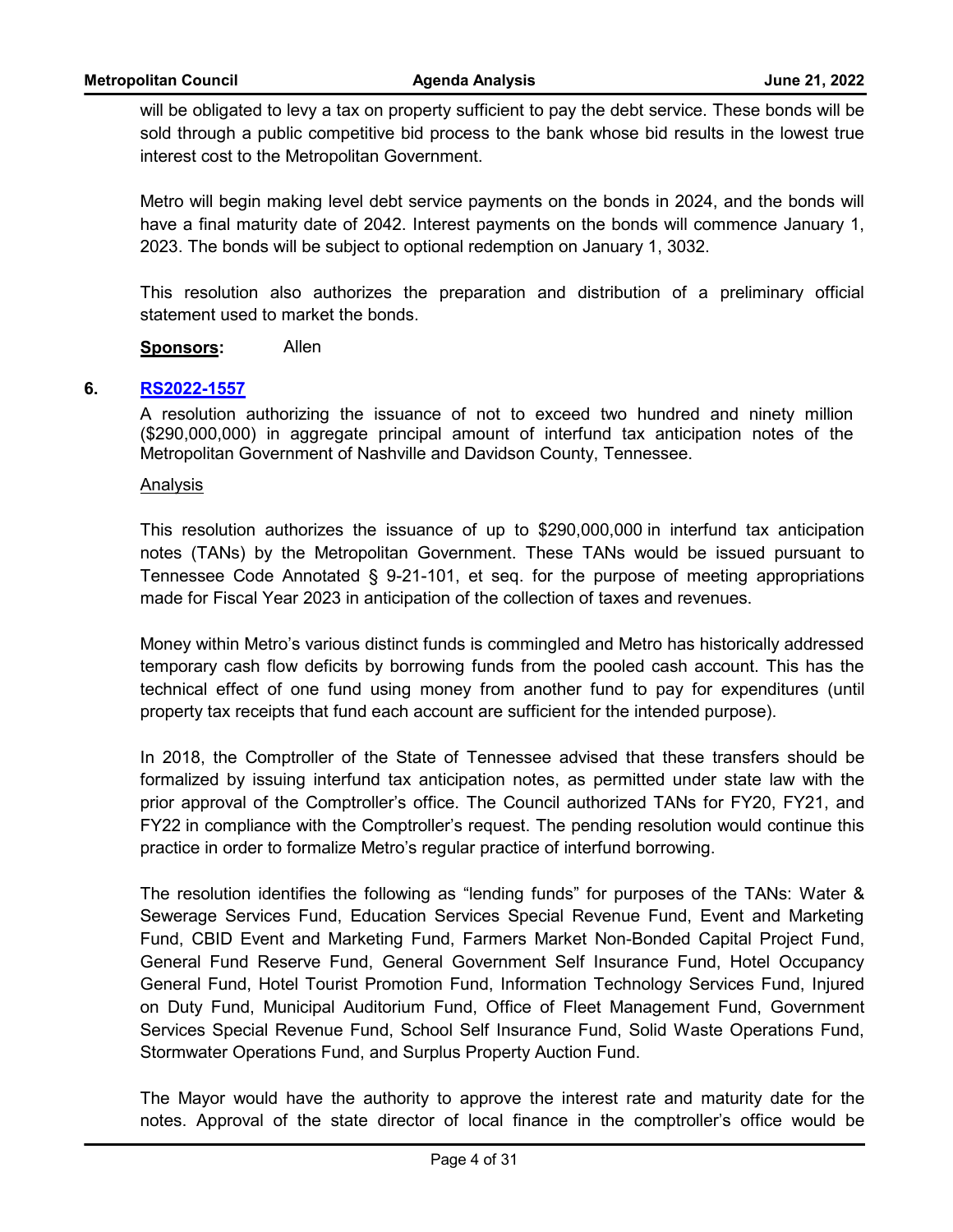required before such a sale could take place. These notes must be repaid not later than June 30, 2023.

**Sponsors:** Allen

#### **7. [RS2022-1578](http://nashville.legistar.com/gateway.aspx?m=l&id=/matter.aspx?key=14598)**

A resolution approving a participation agreement between the Metropolitan Government of Nashville and Davidson County, acting by and through the Metropolitan Department of Water and Sewerage Services, and 1302 Pillow Street, LLC, to provide public water service improvements for Pillow Street's proposed development, as well as other existing properties in the area (MWS Project No. 20-WL-0142 and Proposal No. 2022M-021AG-001).

#### Analysis

This resolution approves a participation agreement between the Metropolitan Department of Water and Sewerage Services ("MWS") and 1302 Pillow Street, LLC ("Pillow Street"), to provide public water service improvements for Pillow Street's proposed development as well as other developments in the area.

Pursuant to the agreement, Pillow Street agrees to contract and oversee the construction of approximately 998 linear feet of eight inch water main and one fire hydrant assembly on Pillow Street. Metro will inspect the construction and, upon acceptance, will be responsible for ongoing operation and maintenance. Metro will pay 50% of the actual project costs, not to exceed \$64,774. Pillow Street will further agree to improve the public water main to Merritt Avenue and will be reimbursed by Metro not to exceed \$239,850. Metro's total contribution to the project will be \$304,624.

Ordinance No. BL2022-1214 authorizes NWS to enter into participation agreements funding infrastructure with developers by resolution of the Metropolitan Council.

*Fiscal Note: The Metropolitan Department of Water and Sewerage Services will pay 50% of the actual project costs of the water main and fire hydrant assembly on Pillow Street up to \$64,774 and will reimburse the developer for the public water main to Merritt Avenue up to \$239,850. Metro's total contribution will not exceed \$304,624.* 

**Sponsors:** Sledge, Allen, Withers and Young

#### **8. [RS2022-1585](http://nashville.legistar.com/gateway.aspx?m=l&id=/matter.aspx?key=14647)**

A resolution approving an Interlocal Agreement between The Metropolitan Government of Nashville and Davidson County and the Industrial Development Board of the Metropolitan Government of Nashville and Davidson County for administrative, financial, and legal services.

#### Analysis

This resolution approves an interlocal agreement between the Metropolitan Government and the Industrial Development Board of the Metropolitan Government ("IDB") for administrative, financial, and legal services. The Metropolitan Government initially took over these services for the IDB at the Board's request in 2009 following resignation of the IDB's longstanding legal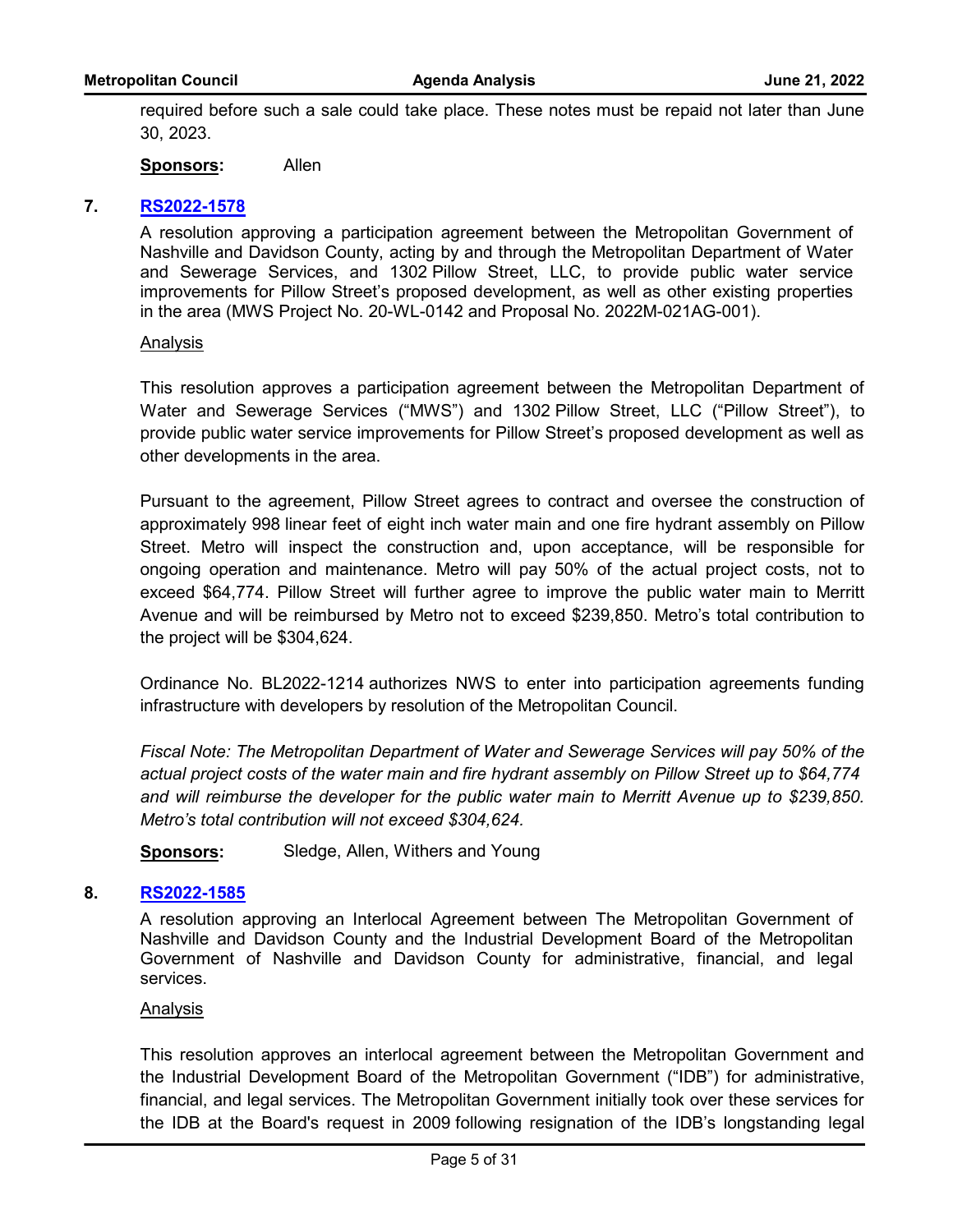counsel. The IDB did not otherwise maintain a staff to administer its business or financial transactions or provide legal counsel. The initial agreement was approved per Resolution No. RS2009-697.

The agreement under consideration authorizes Metro to continue providing these services, as has been requested by the IDB. The services are as follows:

- · The Director of the Mayor's Office of Economic and Community Development, or a designee, will handle administrative matters as directed by the IDB and will act as Executive Director of the IDB.
- · The Director of Finance will maintain accounts and funds on behalf of the IDB, and will handle all other financial matters ad directed by the IDB.
- · The Director of Law will provide general legal counsel to the IDB, as needed.

The term of this agreement will begin upon approval of the Council and extend through June 30, 2027. This agreement may be terminated by either party upon 90 days' written notice.

*Fiscal Note: The IDB and the Director of Law would negotiate and agree to compensation for legal services from time to time as needed.*

**Sponsors:** Allen

## **9. [RS2022-1586](http://nashville.legistar.com/gateway.aspx?m=l&id=/matter.aspx?key=14630)**

A resolution accepting a grant from the Tennessee Department of Mental Health and Substance Abuse Services, to the Metropolitan Government, acting by and through the State Trial Courts, to provide the Tennessee Certified Recovery Court Program (TCRCP) at the Davidson County Residential Drug Court to enable the establishment of adult drug court programs to address the needs of non-violent offenders.

#### Analysis

This resolution accepts a grant from the Tennessee Department of Mental Health and Substance Abuse Services to the State Trial Courts to provide the Tennessee Certified Recovery Court Program (TCRCP) at the Davidson County Residential Drug Court to enable the establishment of adult and juvenile drug court programs to address the needs of the non-violent offenders. The grant is an amount not to exceed \$575,000 with no local cash match required. The term of the agreement begins July 1, 2022 and ends June 30, 2023. This is a continuation of an existing grant.

**Sponsors:** Allen and Welsch

# **10. [RS2022-1587](http://nashville.legistar.com/gateway.aspx?m=l&id=/matter.aspx?key=14637)**

A resolution accepting an annual donation from the Nashville Convention & Visitors Corp in the amount of \$25,000 for up to five years to provide funds for marketing the Nashville Municipal Auditorium.

#### Analysis

This resolution accepts an annual donation from the Nashville Convention & Visitors Corp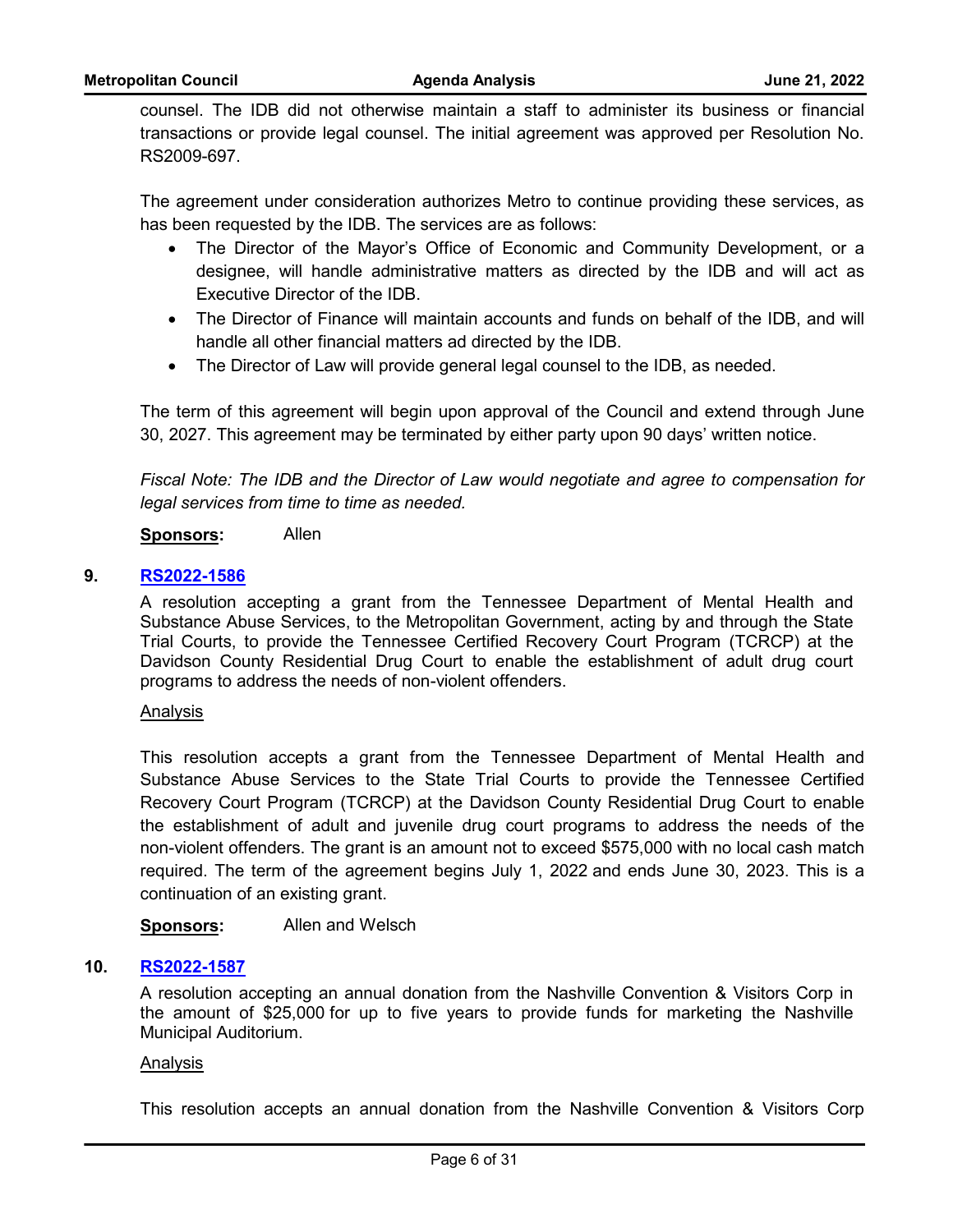("CVC") to the Nashville Municipal Auditorium ("Auditorium") in the amount of \$25,000 for up to five years. The donation would be used to reimburse the Auditorium for funds that the Auditorium is required to pay to Live Nation Worldwide Inc. to promote the Auditorium under the terms of its Preferred Promoter Agreement, which has been fully executed by the parties.

The Council is authorized to approve donations by resolution pursuant to Metropolitan Code of Laws Section 5.04.120.B.

*Fiscal Note: Metro will receive an annual donation, up to five years, in the amount of \$25,000 from the Nashville Convention and Visitors Corp for the Nashville Municipal Auditorium's Live Nation contract for marketing and promotion.*

**Sponsors:** Allen and Bradford

## **11. [RS2022-1588](http://nashville.legistar.com/gateway.aspx?m=l&id=/matter.aspx?key=14643)**

A resolution accepting a donation from the Nashville Convention and Visitors Corp to The Metropolitan Government of Nashville and Davidson County, acting by and through the Metropolitan Nashville Planning Commission, to provide supplemental funding for a music venue study.

#### Analysis

This resolution accepts a donation from the Nashville Convention & Visitors Corp ("CVC") to the Metropolitan Nashville Planning Commission in the amount of \$10,000 for the use and benefit of a study of independent music venues.

The Council is authorized to approve donations by resolution pursuant to Metropolitan Code of Laws Section 5.04.120.B.

*Fiscal Note: Metro will receive a donation in the amount of \$10,000 from the Nashville Convention and Visitors Corp towards an independent music venue study in Nashville.*

**Sponsors:** Allen, Withers, Syracuse, Gamble and VanReece

#### **12. [RS2022-1589](http://nashville.legistar.com/gateway.aspx?m=l&id=/matter.aspx?key=14644)**

A resolution accepting a donation from the Nashville Area Chamber of Commerce to The Metropolitan Government of Nashville and Davidson County, acting by and through the Metropolitan Nashville Planning Commission, to provide supplemental funding for a music venue study

#### Analysis

This resolution accepts a donation from the Nashville Area Chamber of Commerce to the Metropolitan Nashville Planning Commission in the amount of \$30,000 for the use and benefit of a study of independent music venues.

The Council is authorized to approve donations by resolution pursuant to Metropolitan Code of Laws Section 5.04.120.B.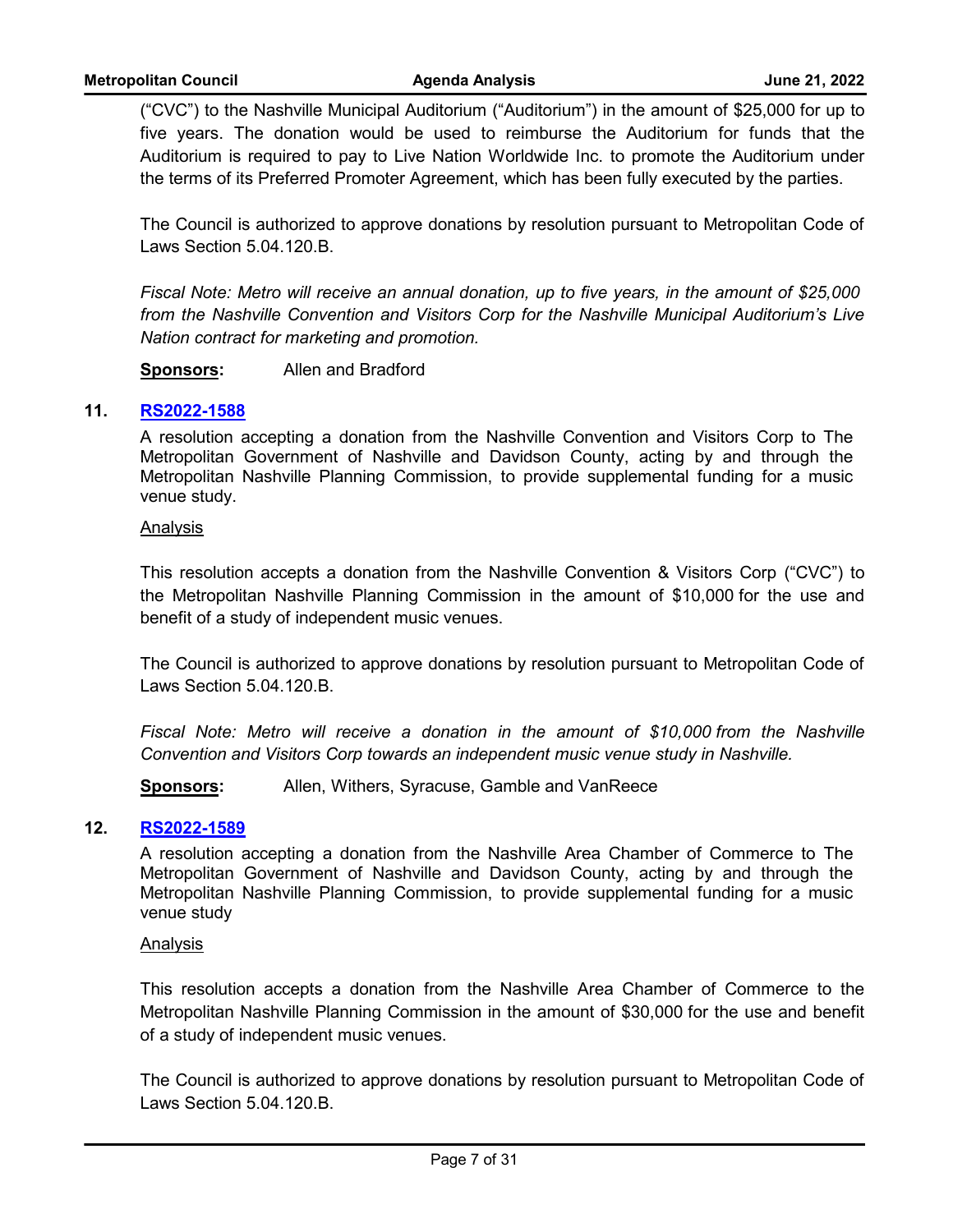*Fiscal Note: Metro will receive a donation in the amount of \$30,000 from the Nashville Area Chamber of Commerce towards the study of strategies for independent music venues.*

**Sponsors:** Allen, Withers, Syracuse, Gamble and VanReece

## **13. [RS2022-1590](http://nashville.legistar.com/gateway.aspx?m=l&id=/matter.aspx?key=14659)**

A resolution appropriating the amount of \$100,000 from the General Fund Reserve Fund for the purchase of equipment and building repairs for various departments of The Metropolitan Government of Nashville and Davidson County.

#### Analysis

This resolution appropriates \$100,000 from the General Fund Reserve Fund (4% Fund) to two departments for the purchase of equipment. Section 6.14 of the Metropolitan Charter requires that 4% of all the general fund revenue of the General Services District be set aside each year solely for the purchase of equipment and building repairs.

Ordinance No. O86-1534 and Section 5.04.015.F of the Metro Code require that allocations from the 4% Fund each be supported by information sheets, which are attached to the resolution. The resolution further provides that "the Director of Finance may schedule acquisitions authorized herein to ensure an appropriate balance in the Fund."

Pursuant to this resolution, \$50,000 would be appropriated to the Fairgrounds Nashville for the purchase of a BCycle installation and \$50,000 would be appropriated to the Nashville Public Library for the purchase of a bike station at the Edgehill Branch Library.

#### **Sponsors:** Sledge

## **14. [RS2022-1591](http://nashville.legistar.com/gateway.aspx?m=l&id=/matter.aspx?key=14629)**

A resolution to approve an interlocal cooperation and mutual aid agreement between the Metropolitan Government of Nashville and Davidson County ("Metro") and the City of Brentwood, City of Franklin, City of Goodlettsville, City of Hendersonville, City of Murfreesboro, and Wilson County, to create and operate a US&R/Water Rescue Team that will provide response and rescue services.

#### Analysis

This resolution approves an interlocal agreement between the Metropolitan Government and the City of Brentwood, the City of Franklin, the City of Goodlettsville, the City of Hendersonville, and Wilson County to create and operate a US&R/Water Rescue Team that will provide response and rescue services.

Tennessee Code Annotated § 12-9-101 *et seq*. authorizes public agencies in Tennessee to enter into interlocal cooperation agreements. Tennessee Code Annotated § 58-8-101 *et seq*. authorizes local governments to provide mutual aid and emergency assistance to one another.

This resolution approves an interlocal cooperation and mutual aid agreement to create and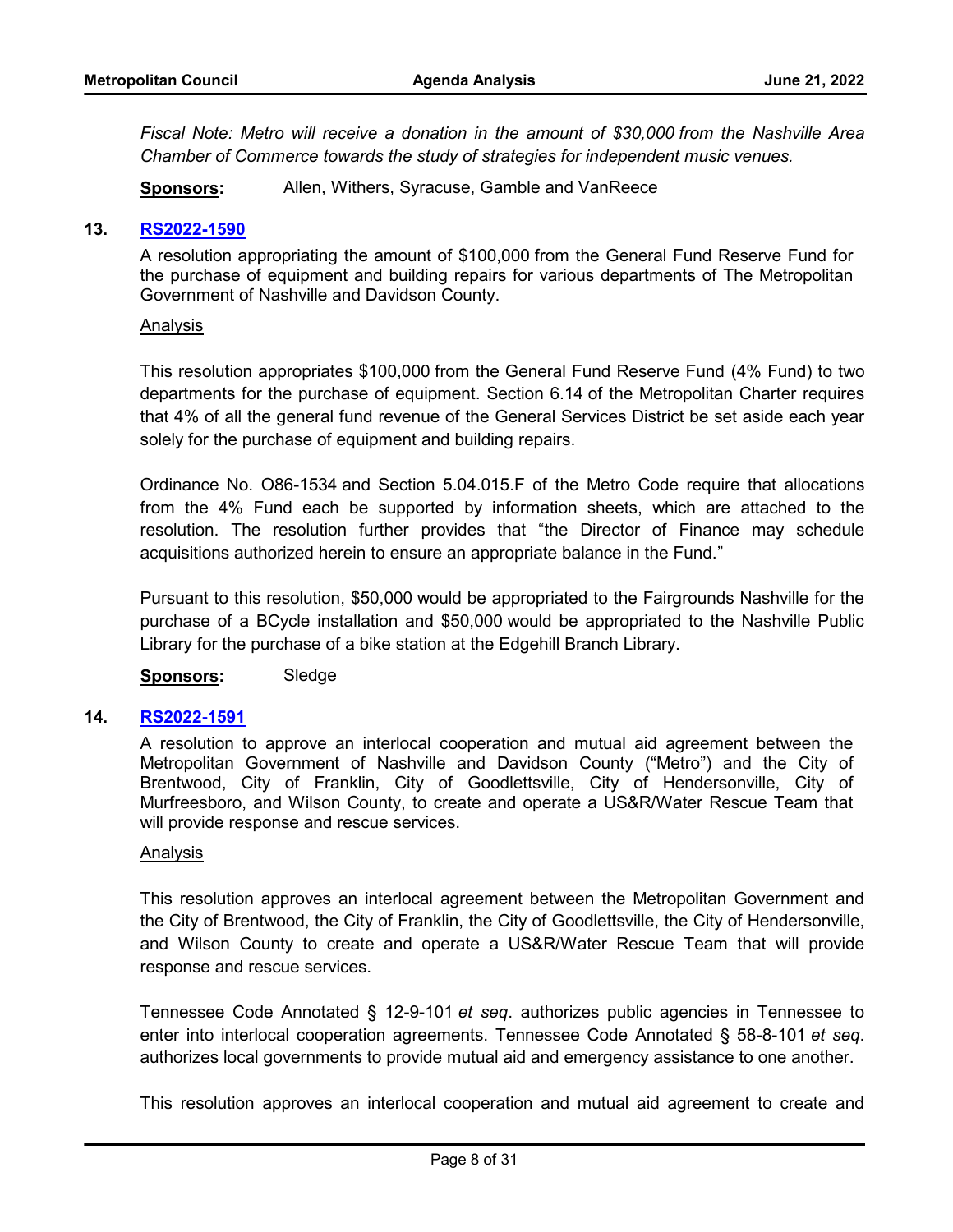operate a US&R/Water Rescue Team ("Team") to operate throughout Metro Nashville and Davidson County/Homeland District 5 and statewide. The purpose of the Team is to provide a coordinated multi-disciplined approach to the management of minor, major, or catastrophic disasters and large-scale or complex incidents involving swiftwater rescue and floodwater reconnaissance and evacuations. Metro will be the sponsoring agency and will develop and adopt program training, education, and membership requirements and qualifications and credentialling requirements to meet national standards. The agreement will continue in perpetuity until terminated upon agreement of the parties. Each party may withdraw from the agreement at any time, provided at least 90 days written notice is provided prior to withdrawal.

*Fiscal Note: There is no cost to Metro for the performance of this agreement.*

**Sponsors:** Allen, Evans and Hancock

#### **15. [RS2022-1592](http://nashville.legistar.com/gateway.aspx?m=l&id=/matter.aspx?key=14631)**

A resolution approving an affiliation agreement between the Metropolitan Government of Nashville and Davidson County, acting by and through the Metropolitan Board of Health, and Lipscomb University to provide the opportunity for students enrolled in various health professions to encounter a wide range of clinical experience opportunities.

#### Analysis

This resolution approves an affiliation agreement between the Metropolitan Board of Health and Lipscomb University to provide an opportunity for students enrolled in various health professions to encounter a wide range of clinical experience opportunities. Pursuant to the agreement, the Health Department would provide clinical training experiences to students. Students will receive no compensation and would not be considered employees of the Metropolitan Government. A similar affiliation agreement was approved between the Metropolitan Board of Health and Lipscomb in 2017 through Resolution No. RS2017-606.

The school is required to provide assurances that students are covered by health and professional liability insurance and the school has agreed to assume responsibility for its students participating in the program.

The term of the agreement begins July 1, 2022 and continues for five years. The agreement may be terminated by either party upon 90 days' written notice.

*Fiscal Note: There is no cost to Metro for the performance of this agreement.*

**Sponsors:** Evans and Welsch

#### **16. [RS2022-1593](http://nashville.legistar.com/gateway.aspx?m=l&id=/matter.aspx?key=14645)**

A resolution appropriating a total of \$2,544,580.20 from the Nashville Public Library to various non-profit organizations for the provision of free and high-quality afterschool and summer programming through the Library's Nashville After Zone Alliance out-of-school time coordinating system.

#### Analysis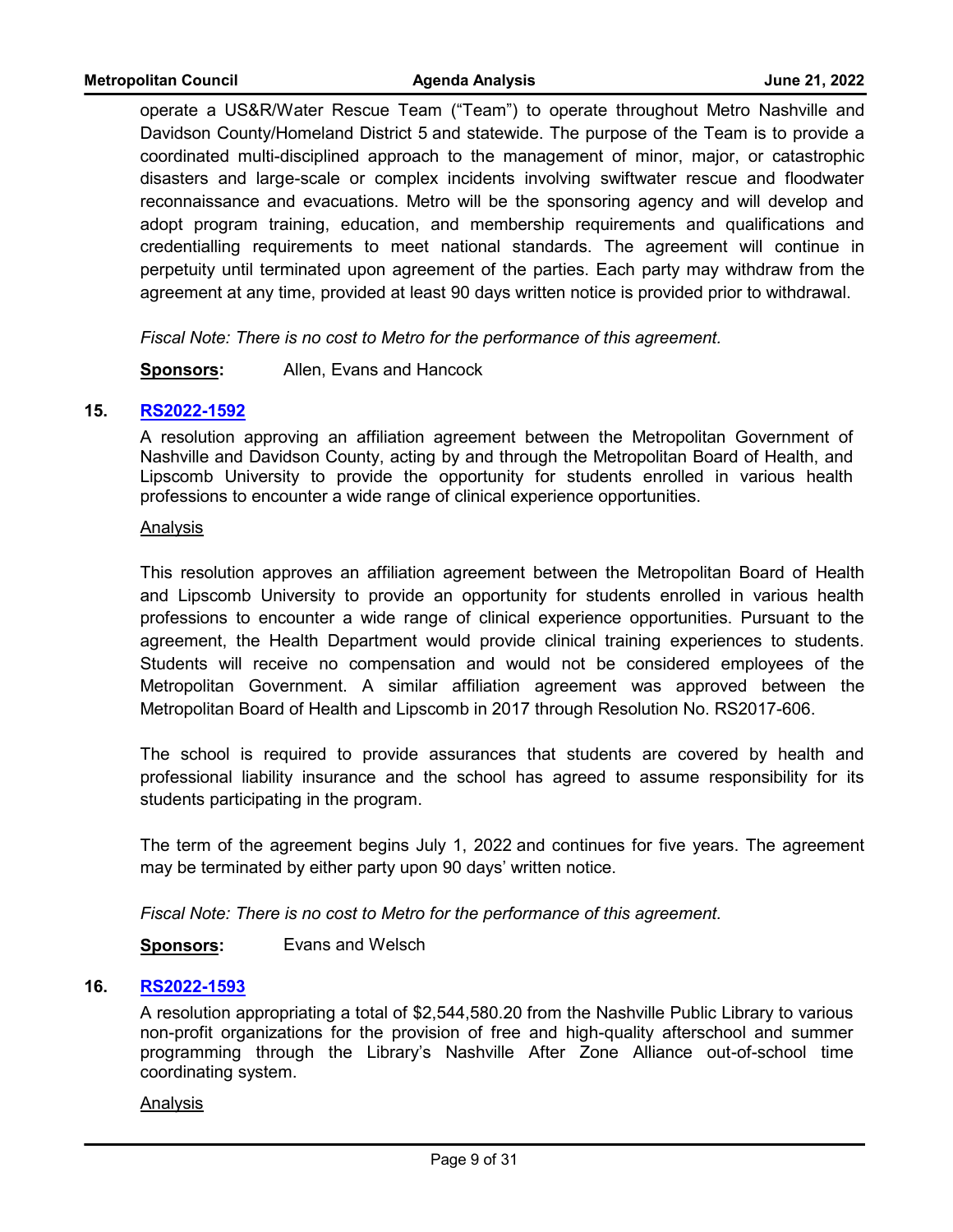This resolution appropriates \$2,544,580.20 from the Nashville Public Library to 17 nonprofit organizations for the provision of free and high-quality afterschool programs through the Library's Nashville After Zone Alliance Program. The nonprofits are as follows:

- \$159,580.80 to Aspiring Youth Enrichment Services;
- \$342,192 to Backfield in Motion:
- \$81,328 to Beech Creek Ministries;
- · \$78,304 to Bethlehem Centers of Nashville;
- · \$181,510.80 to Black Lemonade;
- \$206,832 to Church on the Rock;
- \$126,112 to DYMON in the Rough;
- \$133,718.40 to Edgehill Neighborhood Partnership;
- \$12,686.40 to From the Heart International Education Foundation;
- \$162,964.80 to Global Outreach Developments International;
- · \$73,180.80 to In Full Motion, Inc.;
- \$360,640 to Martha O-Bryan Center;
- \$65,049.60 to Moves and Grooves, Inc.;
- · \$70,556.40 to Nashville International Center for Empowerment;
- \$193,371 to Nations Ministry Center;
- $\bullet$  \$147,683.60 to Why We Can't Wait, Inc.;
- · \$148,869.60 to YMCA of Middle Tennessee.

The resolution also authorizes Metro to enter into grant agreements with each of these organizations detailing the terms and conditions under which the grant funds are to be spent.

*Fiscal Note: This would be paid from Fund 10101, Business Unit #39104121, Nashville Public Library's operating budget.*

**Sponsors:** Allen, Bradford, Welsch and Gamble

# **17. [RS2022-1594](http://nashville.legistar.com/gateway.aspx?m=l&id=/matter.aspx?key=14636)**

A resolution accepting an in-kind grant from the Friends of Woodmont Park to the Metropolitan Government, acting by and through the Metropolitan Board of Parks and Recreation, to provide improvements to the basketball court at Woodmont Park.

Analysis

This resolution accepts an in-kind grant from the Friends of Woodmont Park to the Metropolitan Board of Parks and Recreation. This grant has an estimated value of \$45,000 with no local match required. The grant will be used to provide improvements to the basketball court at Woodmont Park. Improvements will include leveling, replacing, and enlarging the current court surface; reorienting the court; installing additional goals on the court; and painting stripes on the court to allow for other game uses.

**Sponsors:** Murphy, Allen and Bradford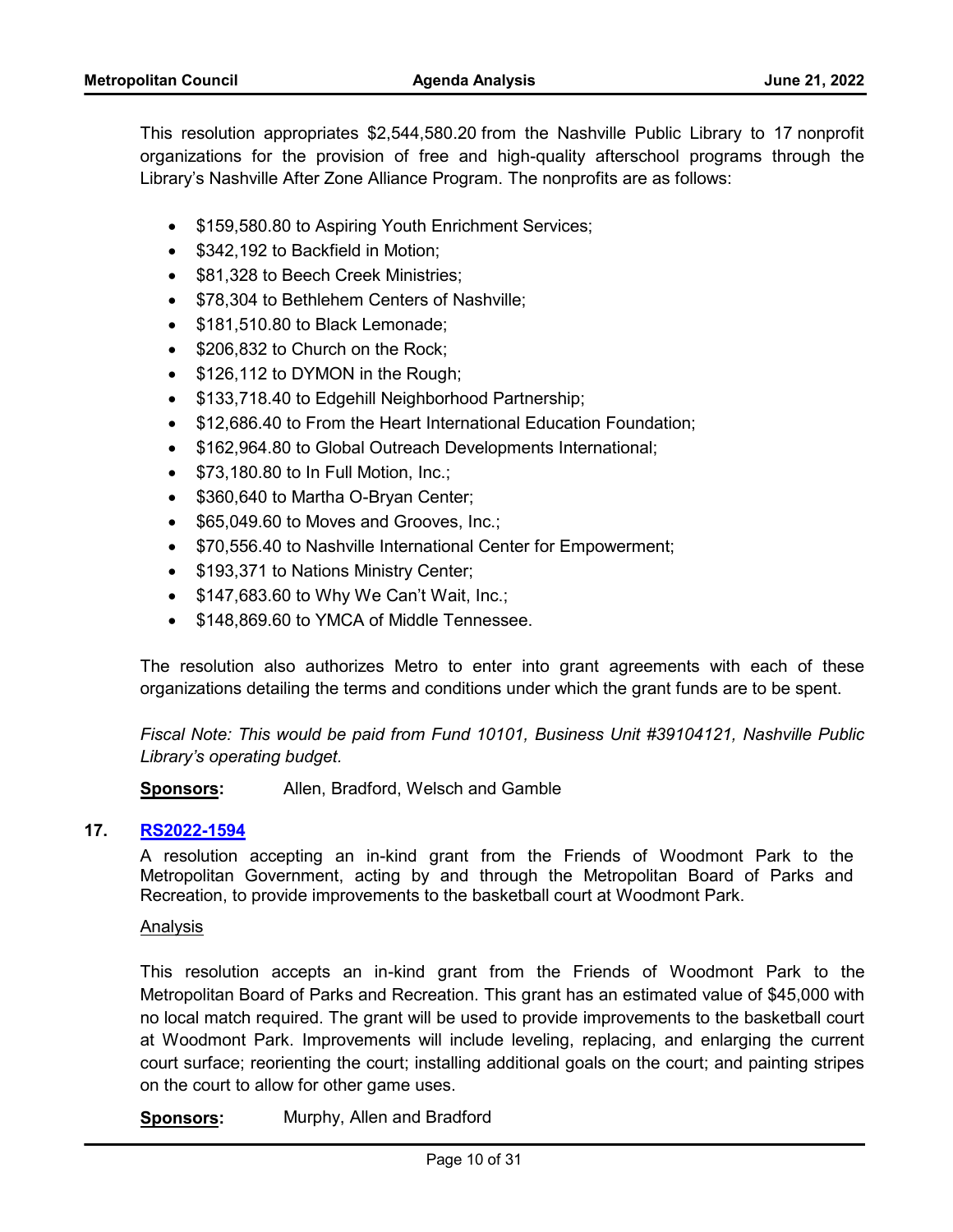#### **18. [RS2022-1595](http://nashville.legistar.com/gateway.aspx?m=l&id=/matter.aspx?key=14641)**

A resolution authorizing the Metropolitan Department of Law to compromise and settle Nicole Jordon's claim against the Metropolitan Government of Nashville and Davidson County in the amount of \$115,000.00, with \$10,000.00 reflecting back pay to be paid from the Parks and Recreation operating budget and the remaining \$105,000.00 to be from the Judgments and Losses Fund.

## **Analysis**

On April 19, 2021, Nicole Jordon, a former recreation leader with the Metropolitan Department of Parks and Recreation ("Parks"), was terminated. Ms. Jordon began working for Parks in December 2019 as a part-time recreation leader, based out of the Hermitage Community Center. She was diagnosed with breast cancer in November 2020 and began working from home as an accommodation. She participated in weekly phone calls with her supervisor during this time to discuss work assignments and other matters, and frequently relayed information about her ongoing treatment. In January 2021, Ms. Jordon submitted documentation that she was undergoing additional treatment that would last until May 2021. She continued working from home through Spring 2021.

In Spring 2021, the Hermitage Community Center suffered from staffing shortages and Metro was unable to continue to accommodate Ms. Jordon working from home. At this time, Ms. Jordon was asked during a phone call whether she could return to work at the Community Center in person. Ms. Jordon was unable to return to work in-person at that time. Due to the staffing shortages, Metro could no longer accommodate Ms. Jordon's work from home arrangement without sustaining an undue hardship and Metro terminated her employment.

Ms. Jordon brought a claim against the Metropolitan Government for harassment, discrimination, and retaliation under the Americans with Disabilities Act and the Tennessee Disability Act arising from the termination of her employment. Ms. Jordon alleges that Metro failed to engage in a good faith interactive process with her before her termination, unilaterally revoked her accommodation, and subjected her to a hostile work environment because of her request to work from home. If this action were to proceed to trial and Ms. Jordon was successful on all of her claims, she could recover up to \$590,468.10.

The Department of Law recommends settlement of Ms. Jordon's claims for \$115,000.

*Fiscal Note: This settlement would be the paid from Parks and Recreation Operating budget in the amount of \$10,000 and \$105,000 from the Judgments and Losses Fund. This would be 3rd payment from the Judgments and Losses Fund in FY22 for a cumulative total of \$205,000. The fund balance would be \$13,766,328 after these payments.*

**Sponsors:** Allen

## **19. [RS2022-1596](http://nashville.legistar.com/gateway.aspx?m=l&id=/matter.aspx?key=14626)**

A resolution approving the Third Amendment to an agreement between the Metropolitan Government of Nashville and Davidson County and Infor (US), Inc. to provide maintenance and support of workforce time and attendance software for the Metropolitan Nashville Police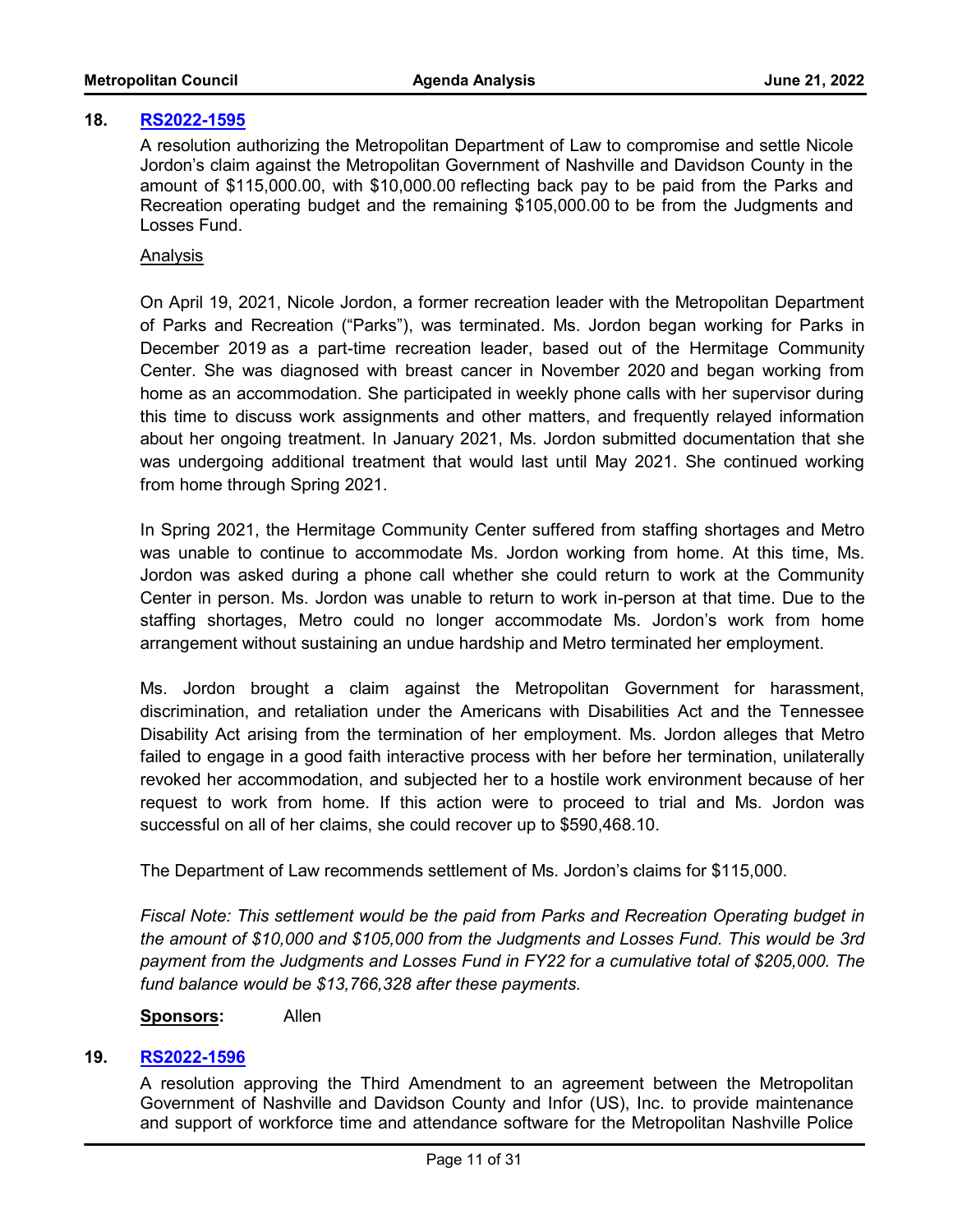Department.

Analysis

This resolution approves the third amendment to a sole source contract between the Metropolitan Government and Infor (US), Inc., previously approved by Resolution No. RS2018-1338. The contract provides maintenance and support of workforce time and attendance software for the Metropolitan Nashville Police Department (MNPD).

Sole source contracts may be awarded under the Metro procurement code when it is determined by the Purchasing Agent in writing that there is only one source for the supply or services rendered. Metro Code Section 4.12.060 requires all sole-source contracts having a total value in excess of \$250,000 to be approved by the Council by resolution.

The Council approved a three-year sole source contract with this vendor in August 2018 pursuant to Resolution No. RS2018-1338. The first amendment was approved by Resolution No. RS2020-536 and increased the value of the contract to upgrade Infor, including custom functions and interfaces. The second amendment was approved by Resolution No. RS2021-1099 and extended the term of the contract for an additional 12 months, for a total contract term of 48 months.

The resolution under consideration extends the term of the agreement for an additional 12 months for a total contract term of 60 months. No other changes would be made by the amendment. The estimated contract life value is \$738,900.33.

*Fiscal Note: This amendment will extend the term of the contract to August 31, 2023 and will not change the estimated contract life value in the amount \$738,900.33.*

**Sponsors:** Allen and Evans

#### **20. [RS2022-1597](http://nashville.legistar.com/gateway.aspx?m=l&id=/matter.aspx?key=14651)**

A resolution classifying public roads in Davidson County, Tennessee.

#### Analysis

This resolution is an annual housekeeping matter required by state law to formally classify all public roads in Davidson County.

By adoption of this resolution, roads and alleys listed on the Official Street and Alley Acceptance and Maintenance Maps, as approved by Ordinance No. BL2021-1053 under proposal number 2022M-001OT-001 and supplemented by the public county road list attached to the resolution, would officially be classified as public roads.

**Sponsors:** Young

# **21. [RS2022-1598](http://nashville.legistar.com/gateway.aspx?m=l&id=/matter.aspx?key=14640)**

A resolution authorizing the Metropolitan Department of Law to compromise and settle the personal injury claim of Kristen Jenkins against the Metropolitan Government of Nashville and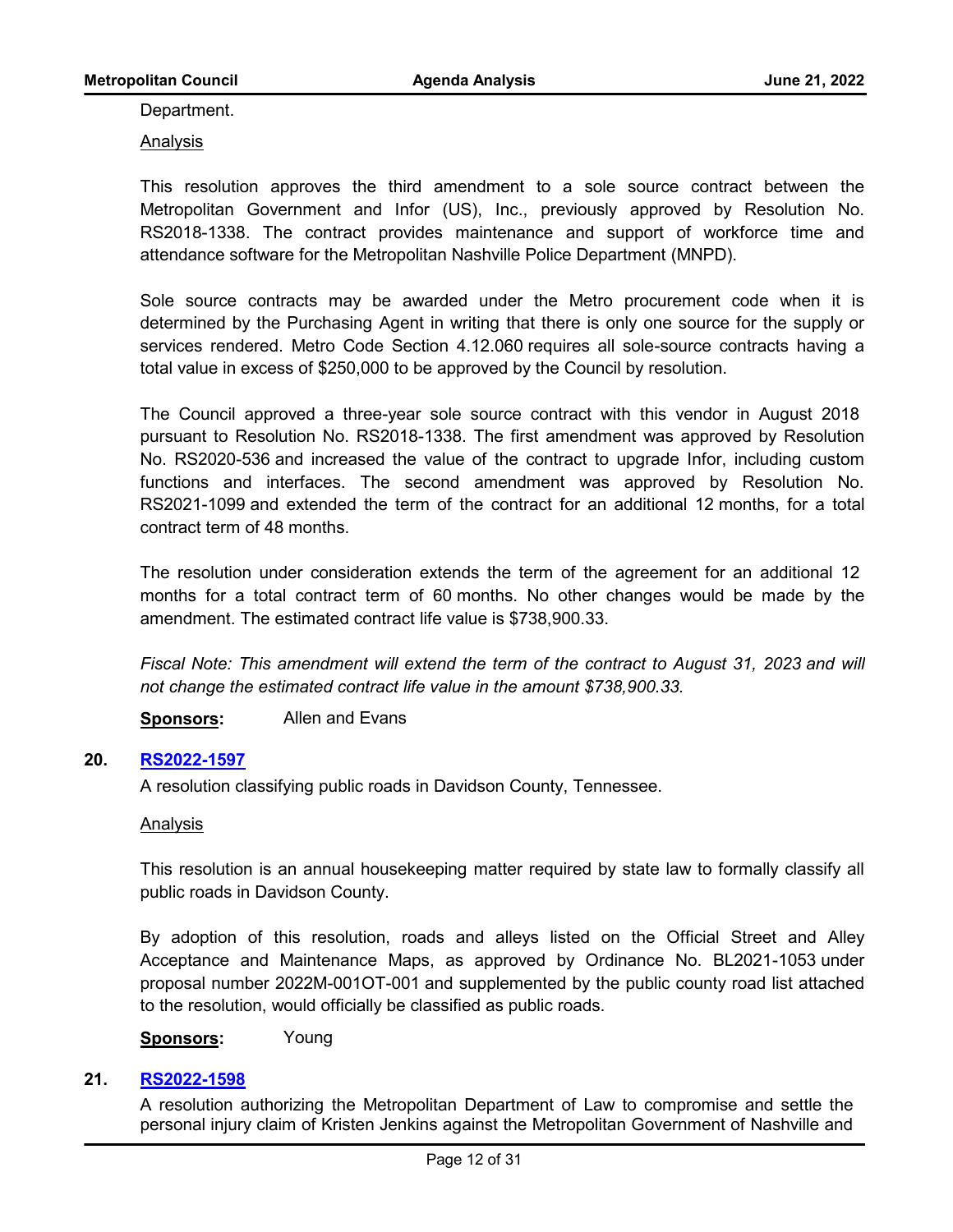Davidson County in the amount of \$24,000.00, and that said amount be paid out of the Self-Insured Liability Fund.

## Analysis

On April 6, 2021, Kristen Jenkins was traveling southbound on Gallatin Pike near Neely's Bend Road. An NDOT truck approached the same intersection from the North and attempted to turn across the southbound lanes of Gallatin Pike. The NDOT employee did not see Ms. Jenkins approaching. Ms. Jenkins swerved to avoid a wreck and struck a pole. Her vehicle was deemed a total loss and she has previously been compensated for the property damage. Ms. Jenkins sought treatment for injuries to her neck and lower back.

The Department of Law recommends settlement of this case for \$24,000, which includes \$14,155.82 for her medical bills and \$1,772 in lost wages.

*Fiscal Note: This \$24,000 settlement, would be the 29th payment from the Self-Insured Liability Fund in FY22 for a cumulative total of \$1,284,315. The fund balance would be \$7,597,198 after these payments.*

## **Sponsors:** Allen

## **22. [RS2022-1599](http://nashville.legistar.com/gateway.aspx?m=l&id=/matter.aspx?key=14625)**

A resolution appropriating up to \$2.5M annually through a grant contract by and between The Metropolitan Government of Nashville and Davidson County, acting by and through the Metropolitan Department of Water and Sewerage Services, and the Cumberland River Compact to provide tree canopy restoration and maintenance.

#### Analysis

This resolution appropriates up to \$2,500,000 annually through a contract between the Metropolitan Department of Water and Sewerage Services ("MWS") and the Cumberland River Compact ("CRC") to provide tree canopy restoration and maintenance.

Section 7-3-314 if the Tennessee Code Annotated states that metropolitan forms of government may provide financial assistance to nonprofit organizations in accordance with the guidelines of the Metropolitan Government. Section 5.04.070 of the Metropolitan Code of Laws provides that the Metropolitan Council may by resolution appropriate funds for the financial aid of nonprofit organizations.

The Council passed Ordinance No. BL2021-972 on final reading on December 7, 2021. This ordinance created a mechanism for providing funds to restore and maintain the tree canopy in Nashville and Davidson County by allocating from the general fund equivalent to one percent of the annual revenues for building permits, the annual revenues for grading permits, and the five-year average of net proceeds of general obligation bonds issues to fund construction projects. The legislation provided for an annual funding cap of \$2,500,000 per fiscal year. The program expires on June 30, 2023, unless extended by a resolution of the Metropolitan Council.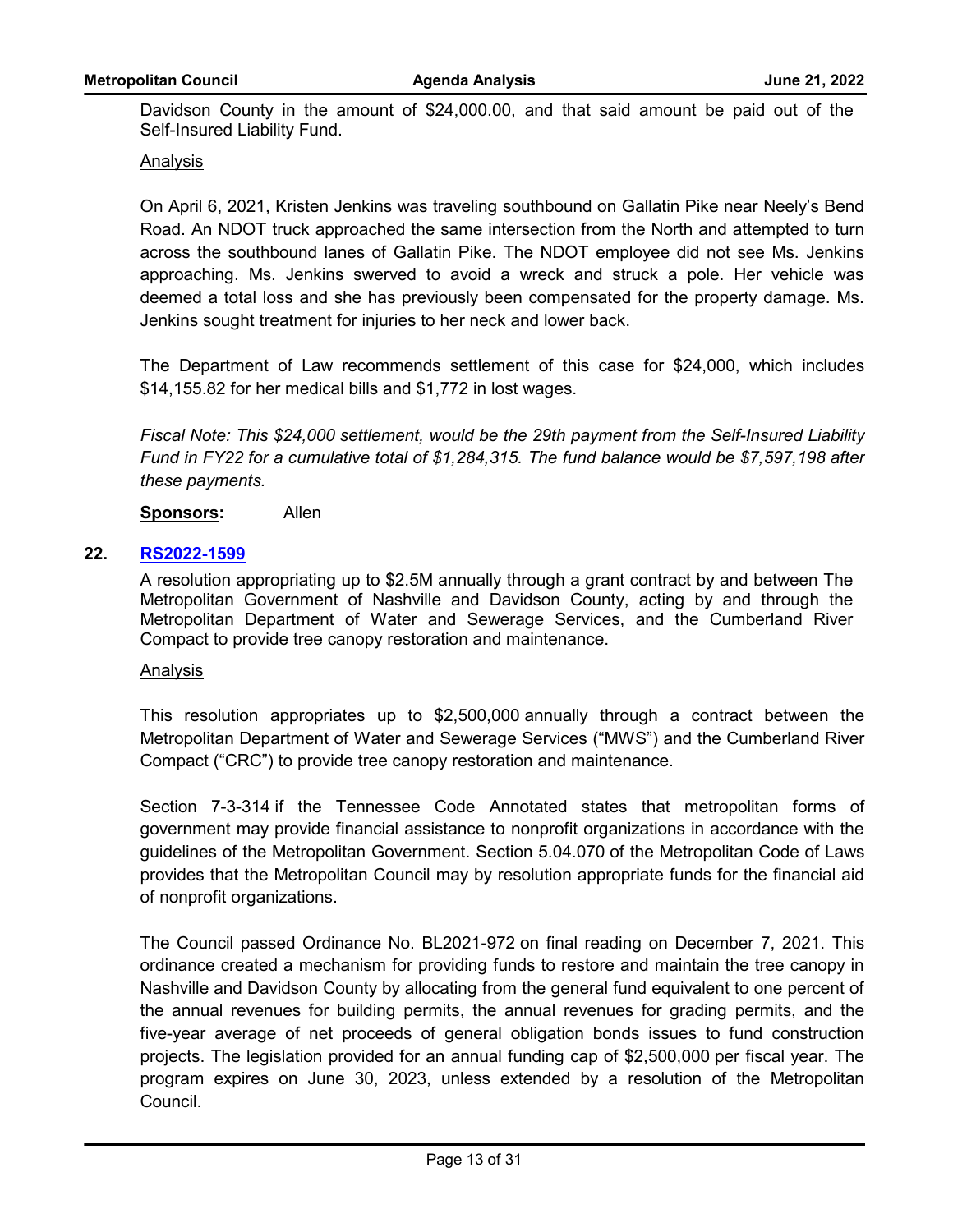The resolution under consideration approves a grant contract between MWS and CRC for up to \$2,500,000 annually. CRC would use these funds to plan and execute the planting/canopy restoration projects on private property and provide maintenance in accordance with MWS standards. CRC would also distribute 20% of these fuds to other nonprofit organizations for the planting of trees on private property. These other nonprofit organizations will provide reports to Metro regarding the use of funds and discuss and establish metrics with MWS. The term of this contract begins July 1, 2022 and ends June 30, 2025. The contract would terminate prior to June 30, 2025 if the Council does not extend the term of the program established by BL2021-972.

*Fiscal Note: Metro will pay up to \$2,500,000 annually to Cumberland River Compact to provide tree canopy restoration and maintenance from July 1, 2022 to June 30, 2023 under this grant agreement.* 

**Sponsors:** Allen, Young, Welsch and Hancock

#### **23. [RS2022-1600](http://nashville.legistar.com/gateway.aspx?m=l&id=/matter.aspx?key=14635)**

A resolution authorizing The Metropolitan Government of Nashville and Davidson County, through the Department of Water and Sewerage Services, to enter into a waste data pilot program with Rubicon Global, LLC and to accept a donation of \$14,592.00 for hardware, software and services associated with the program.

## Analysis

This resolution authorizes the Metropolitan Department of Water and Sewerage Services ("MWS") to enter into a waste data pilot program with Rubicon Global, LLC ("Rubicon"). The resolution also accepts a donation of \$14,592 for hardware, software and services associated with the program.

Rubicon has developed a technology-enabled suite of systems and methods for monitoring waste management services provided by waste hauler vehicles in real-time. MWS has a fleet of approximately 90 waste and recycling vehicles that service approximately 142,000 households within the Urban Services District. Pursuant to the agreement, MWS will participate in a three-month waste data pilot project to allow MWS to test Rubicon's products to improve the impact and efficiency of its residential waste and recycling program.

Rubicon will donate the following hardware decides: a smartphone with service plan; a telematics device; a phone case; a vehicle mount for the smartphone; and a vehicle charger and cable for the smartphone. Rubicon will also donate access to its app-based software in order to monitor and collect data regarding the activity of MWS solid waste vehicles. Rubicon will also donate access to a customized web portal to access the collected data as well as training and support services for the software.

The three-month pilot can be extended up to an additional six months upon mutual agreement of the parties. If the pilot program is extended, MWS would pay Rubicon \$3,510 per month during the additional months.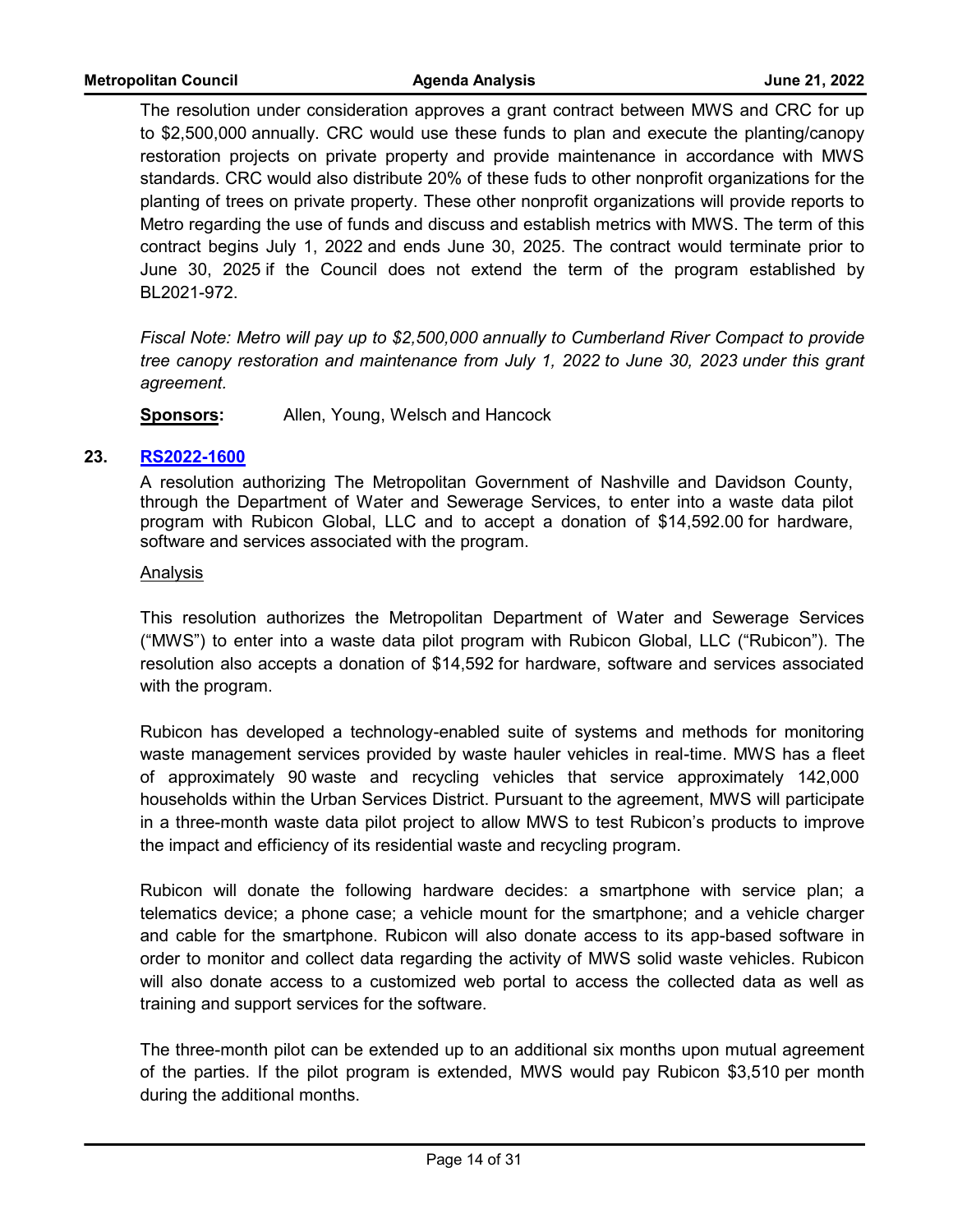*Fiscal Note: Rubicon will donate the hardware, software and services associated to the waste data pilot program with an estimated value of \$14,592. If the pilot program is extended for the additional six-month period, MWS would pay Rubicon \$3,510 per month during the additional six months for a total of \$21,060.*

**Sponsors:** Allen and Young

#### **24. [RS2022-1601](http://nashville.legistar.com/gateway.aspx?m=l&id=/matter.aspx?key=14634)**

A resolution to amend Ordinance No. BL2020-353, as amended, to authorize The Metropolitan Government of Nashville and Davidson County to accept an additional fire hydrant assembly, for property located at 810 Division Street (MWS Project Nos. 20-SL-59 and 20-WL-139 and Proposal Nos. 2020M-044ES-002 and 2022M-078ES-001).

Analysis

This resolution amends Ordinance No. BL2020-353 to accept an additional fire hydrant assembly for property located at 810 Division Street. BL2020-353, as amended by Resolution No. RS2021-799, abandoned 222 linear feet of existing 15-inch sanitary sewer main and easements, and accepted 290 linear feet of new 18-inch sanitary sewer main, five sanitary sewer manholes, a fire hydrant assembly, and easements for this property. It has since been determined that one additional fire hydrant assembly is needed for the project.

This ordinance has been approved by the planning commission. BL2020-353 provided that future amendments to this ordinance may be approved by resolution.

*Fiscal Note: This ordinance has no cost to Metro. Donated easements have no market value according to the Department of Metro Water Services.*

**Sponsors: OConnell, Withers and Young** 

# **I. Bills on Second Reading**

## **45. [BL2022-1255](http://nashville.legistar.com/gateway.aspx?m=l&id=/matter.aspx?key=14461)**

An ordinance approving an agreement for a greenway conservation easement by and between PRII/SH Peabody Union Apartments Owner, LLC and the Metropolitan Government. (Proposal No. 2022M-023AG-001).

Analysis

This ordinance, as amended, approves an agreement for a greenway conservation easement between the PRII/SH Peabody Union Apartments Owner, LLC ("Grantor") and the Metropolitan Government.

Pursuant to Tenn. Code Ann. § 66-9-305 and Metropolitan Charter § 2.01, the Metropolitan Government may accept donations of property interests for the purpose of establishing greenways and providing the public with recreational opportunities in natural areas.

The Grantor proposes to donate a conservation greenway easement for use as a pathway for pedestrian or bicycle travel and nature trail. The Metropolitan Government would make this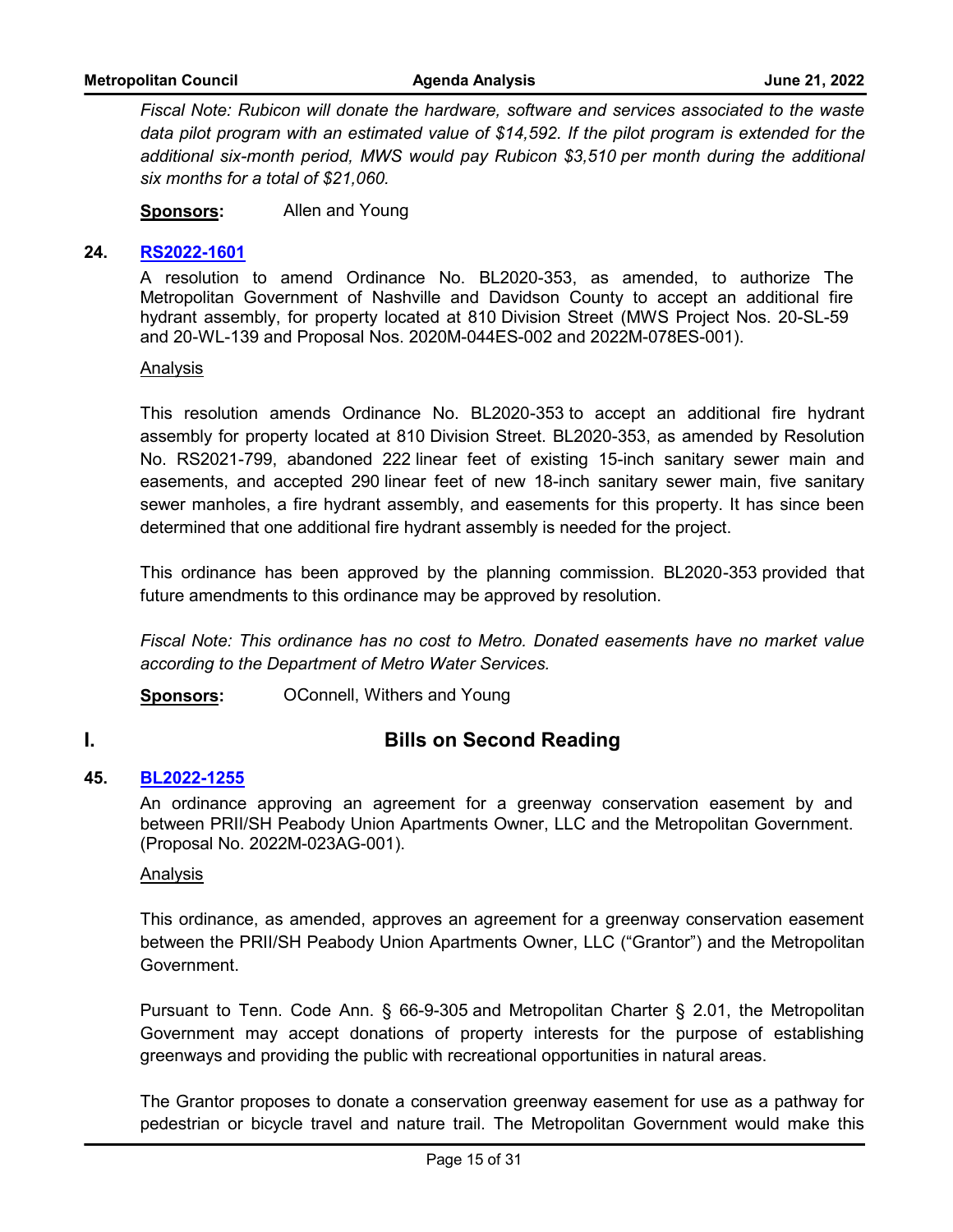pathway available for all members of the general public, adopt rules and regulations governing the use of the easement area.

**Sponsors:** OConnell, Allen, Withers and Bradford

#### **46. [BL2022-1269](http://nashville.legistar.com/gateway.aspx?m=l&id=/matter.aspx?key=14616)**

An ordinance to amend Title 2 of the Metropolitan Code, pertaining to the Board of Fire and Building Code Appeals.

#### Analysis

This ordinance amends the Metropolitan Code of Laws to amend the composition of the Board of Fire and Building Code Appeals.

Section 2.80.020 sets out the requirements for the nine members of the Board of Fire and Building Code Appeals ("Board"). The current provision requires one member of the Board to be selected from each of the following fields: architecture, civil or construction engineering, building and construction materials, labor, business or finance, mechanical engineering, mechanical contracting. Two members must be qualified fire prevention specialists. Not more than two members in any of the categories listed can serve on the board at the same time.

The ordinance under consideration would instead provide that members must be qualified in one of the following fields: building and development, architecture, contracting, engineering, or fire prevention. This would allow for multiple members to be selected from the same categories. According to the Department of Codes Administration, filling vacancies on the Board has become difficult due to the stratified composition required under the current Metro Code provisions.

## **Sponsors:** Hancock

#### **47. [BL2022-1272](http://nashville.legistar.com/gateway.aspx?m=l&id=/matter.aspx?key=14521)**

An ordinance approving a lease agreement between the Metropolitan Government of Nashville and Davidson County by and through the Mayor's Office of Emergency Management and the Department of General Services and the Community Resource Center for use of a warehouse at 801 Anderson Lane, Madison, TN 37115 (Parcel No. 04300002600) (Proposal No. 2022M-022AG-001).

#### Analysis

This ordinance approves a lease agreement between the Mayor's Office of Emergency Management and the Department of General Services ("Metro") and the Community Resource Center ("CRC") for the use of a warehouse at 801 Anderson Lane, Madison, TN 37115.

Metro and CRC previously entered into a memorandum of understanding ("MOU") regarding ongoing available general relief operations on January 24, 2020. The MOU provides that CRC will establish methods for collection and sorting of donated material goods, establish a warehouse/donation processing center, and establish drop-off locations for donated materials goods, among other things. The amount of donated goods collected by CRC has exceeded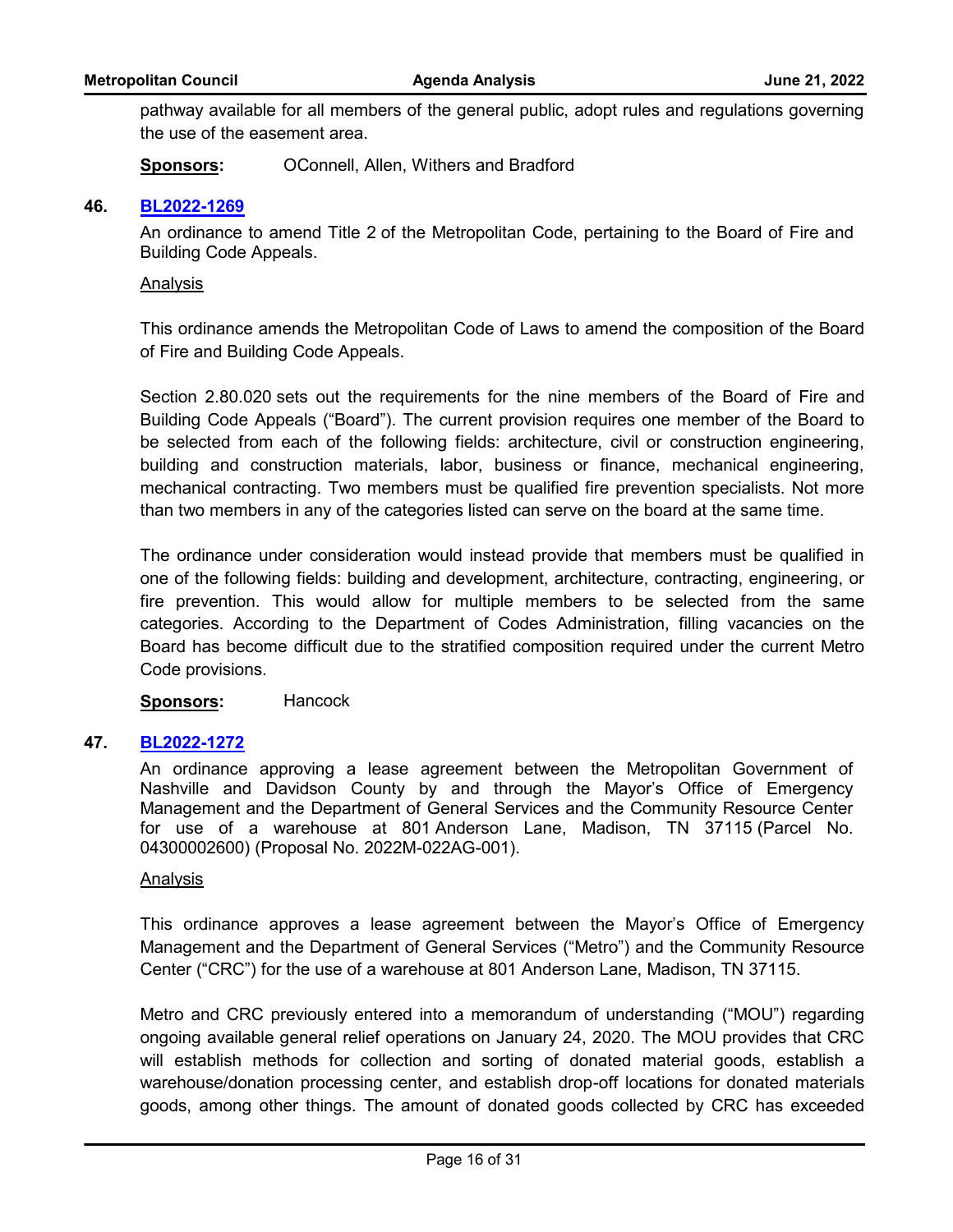existing warehouse capacity and a second location is necessary.

Pursuant to this agreement, CRC will lease an approximately 96,000 square feet portion of the warehouse at 801 Anderson Lane. CRC will lease the warehouse at no cost. CRC will use the warehouse only for the collection, sorting, and secure storage of donated material goods. Metro will pay all utility charges at the warehouse. There will be no utility cost to CRC.

CRC will be responsible for the routine maintenance of any improvements to the inside of the warehouse and janitorial services inside the warehouse. CRC has no obligation to improve or repair the warehouse to a condition better than the condition at the time when this agreement begins.

Metro will be responsible for the maintenance of existing electrical and HVAC systems, gas, sewer, sanitation, and other power or utility facilities, the exterior of the warehouse including the walls, roof, foundation, parking lot, and other items structural in nature or deemed capital improvements.

The term of this agreement begins upon execution and filing of the agreement with the Metropolitan Clerk and extends for 36 months. The agreement may be terminated by either party upon 30 days' written notice.

*Fiscal Note: Community Resource Center (CRC) will lease the warehouse at no cost but will be responsible for the routine maintenance of any improvements and janitorial services inside the premises. CRC will be responsible for all personal property, local, state or federal taxes which may be assessed by virtue of its activities on the premises.*

**Sponsors:** Hancock, Allen, Withers and Evans

## **48. [BL2022-1273](http://nashville.legistar.com/gateway.aspx?m=l&id=/matter.aspx?key=14583)**

An ordinance granting the Purchasing Agent the authority to extend the term of contract number 422444 for the Murfreesboro Pike complete streets architectural and engineering services.

#### Analysis

This ordinance grants the Purchasing Agent authority to extend the term of Contract Number 422444. Contract Number 422444 was awarded to Kimley-Horn and Associates, Inc., in 2018 for the Murfreesboro Pike complete streets architectural and engineering services. This contract was competitively procured and awarded for a term of 60 months and is set to expire in April 2023. Section 4.12.160(A) of the Metropolitan Code limits the term of contracts for services to 60 months, unless otherwise authorized by the Metropolitan Council.

The Purchasing Agent and the Nashville Department of Transportation have recommended that this contract be extended until this project can be completed.

The amendment under consideration provides that the contract term will end at project completion. The contract value would also be increased by \$12,500 due to the re-evaluation of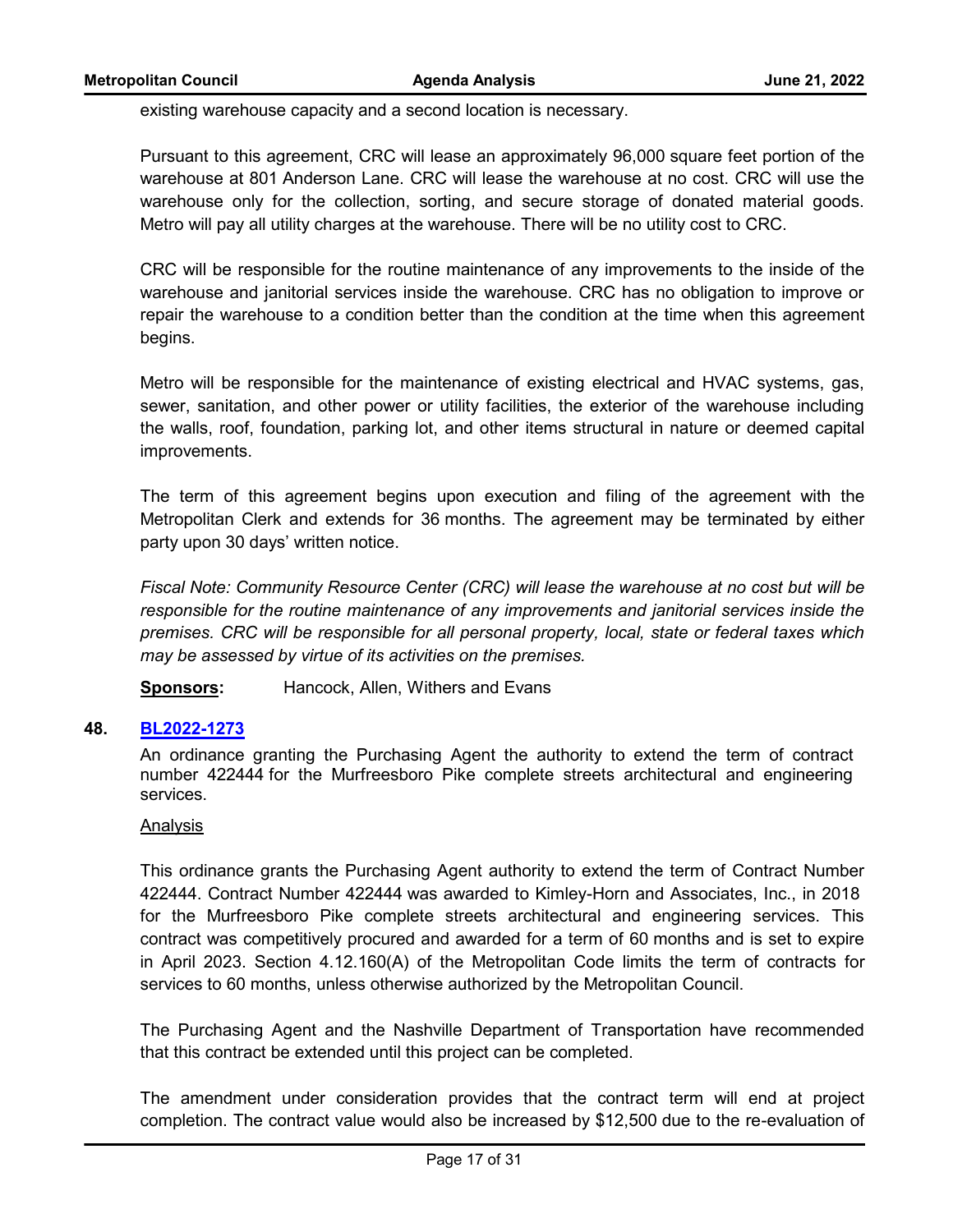NEPA. Exhibit A would be replaced to include the re-evaluation of NEPA.

*Fiscal Note: This amendment will increase the estimated contract life value by \$12,500, due to the re-evaluation of NEPA, to \$365,000.*

**Sponsors:** Allen and Young

#### **49. [BL2022-1274](http://nashville.legistar.com/gateway.aspx?m=l&id=/matter.aspx?key=14603)**

An ordinance approving a revised organizational plan for the Metropolitan Public Health Department of the Metropolitan Government of Nashville and Davidson County.

#### Analysis

This ordinance approves a revised organizational plan for the Metropolitan Public Health Department of the Metropolitan Government. Section 10.104 of the Charter of The Metropolitan Government of Nashville and Davidson County requires that the Metropolitan Board of Health establish within the department of health such divisions, branches or subdivisions, and plan of organization as may be consistent with efficient administration. This provision also requires that such organizational plan shall be submitted by the Metropolitan Board of Health to the Metropolitan Council for approval by ordinance, and which organizational plan may be amended from time to time in like manner.

This organizational plan was approved by the Board of Health at its March 16, 2022 meeting.

**Sponsors:** Evans, Welsch and Styles

## **50. [BL2022-1275](http://nashville.legistar.com/gateway.aspx?m=l&id=/matter.aspx?key=14604)**

An ordinance accepting a greenway conservation easement, on certain property located at 433 Opry Mills Drive (Parcel No. 07300001700) owned by Opry Mills Mall Limited Partnership (Proposal No. 2022M-024AG-001).

#### Analysis

This ordinance accepts a greenway conservation easement on property located at 433 Opry Mills Drive, owned by Opry Mills Mall Limited Partnership ("Grantor").

The Grantor proposes to grant the Metropolitan Government a greenway conservation easement pursuant to the terms of the agreement. The agreement authorizes Metro to use the easement area for one or more of the following: a pathway for pedestrian or bicycle travel, nature trail, and/or natural area.

An amendment is necessary to attach the greenway conservation easement agreement to the legislation, which has been submitted to the Council Office.

**Sponsors:** Syracuse, Allen, Withers, Bradford, Young and Styles

#### **51. [BL2022-1276](http://nashville.legistar.com/gateway.aspx?m=l&id=/matter.aspx?key=14526)**

An ordinance approving a license agreement between The Metropolitan Government of Nashville and Davidson County, acting by and through the Board of Parks and Recreation,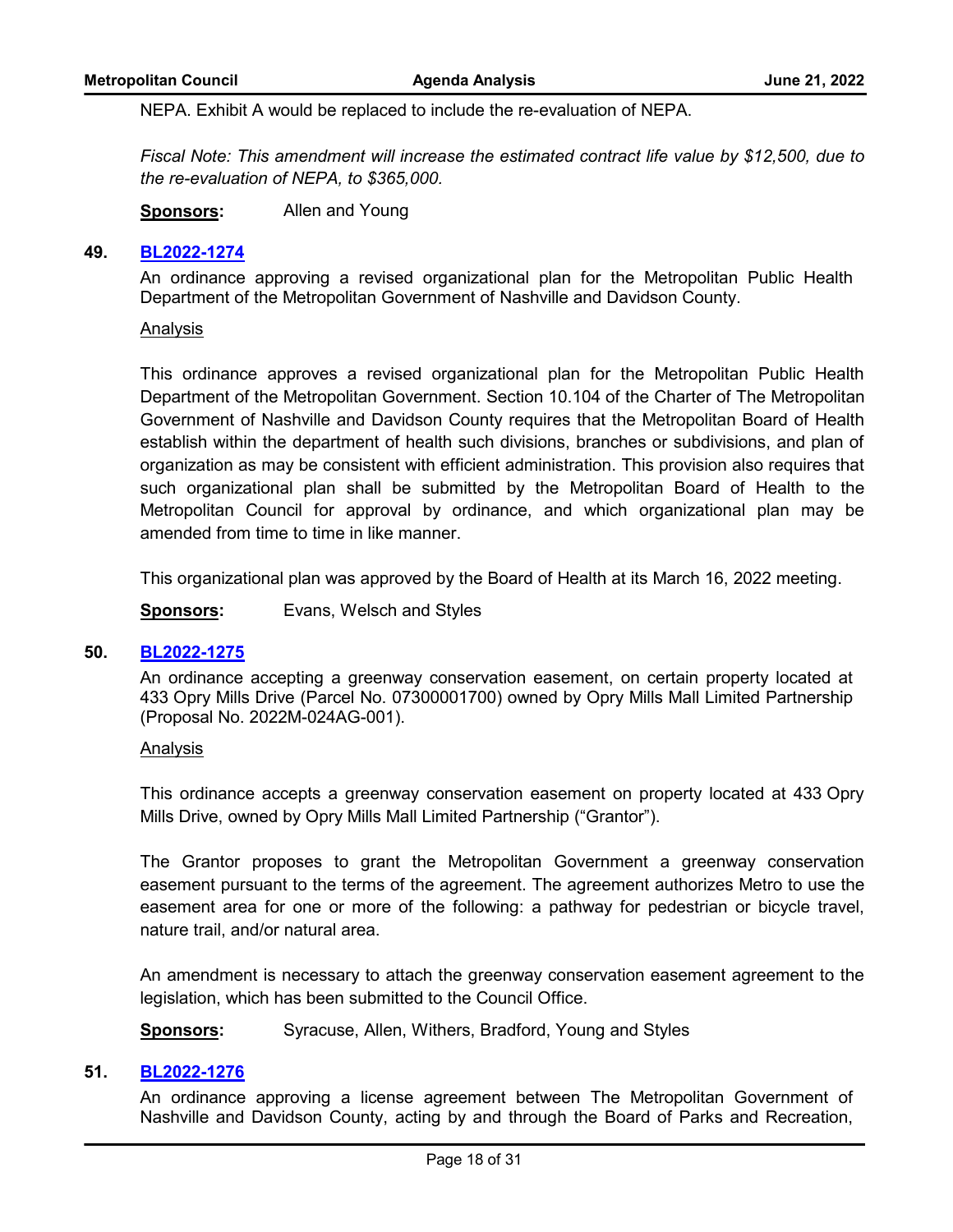and The Nashville Food Project for the use of commercial community gardening at Mill Ridge Park.

## Analysis

This ordinance approves a license agreement between the Board of Parks and Recreation ("Parks") and The Nashville Food Project ("TNFP") for the use of commercial community gardening at Mill Ridge Park.

Pursuant to this agreement, Parks grants to TNFP designated areas on the Mill Ridge Park property at 12924 Old Hickory Boulevard for the purpose of developing, programming, and operating community gardens and education in compliance with all rules, regulations, and policies of Parks. TNFP is authorized to use up to seven acres for this purpose.

TNFP will track and report certain performance measures at least annually to Parks and the Mayor's Office regarding the success of the license agreement.

The term of the license agreement is 60 months, with an option to renew for an additional 60-month term subject to the mutual agreement of Parks, the Council, and TNFP. The license agreement may be terminated by either party upon 60 days' written notice.

*Fiscal Note: There is no cost to Metro for the performance of this license agreement. The Nashville Food Project will be responsible for the maintenance of all areas within the designated boundaries of the garden and water service payment.*

**Sponsors:** Allen, Bradford, Styles and Porterfield

## **52. [BL2022-1277](http://nashville.legistar.com/gateway.aspx?m=l&id=/matter.aspx?key=14527)**

An ordinance approving a license agreement between The Metropolitan Government of Nashville and Davidson County, acting by and through the Board of Parks and Recreation, and The Lamar Companies for the use of 180 Anthes Drive, Nashville, Tennessee 37210 (Parcel No. 09311011200)

#### Analysis

This ordinance approves a license agreement between the Metropolitan Board of Parks and Recreation ("Parks") and The Lamar Companies ("Lamar") for the use of 180 Anthes Drive.

This license agreement authorizes Lamar to construct, repair and relocate an outdoor advertising structure. Pursuant to the agreement, Lamar will pay Parks an annual rental payment of \$9,000, payable in monthly increments of \$750. The license is for a term of 18 months. Lamar agrees to remove the sign within 30 days of the expiration of the term of the agreement.

*Fiscal Note: Lamar Companies will pay Metro Nashville Board of Parks and Recreation the sum of \$46,200 retroactive rental payment in addition to the annual rental payment of \$9,000 or \$750 monthly for the sign location license.*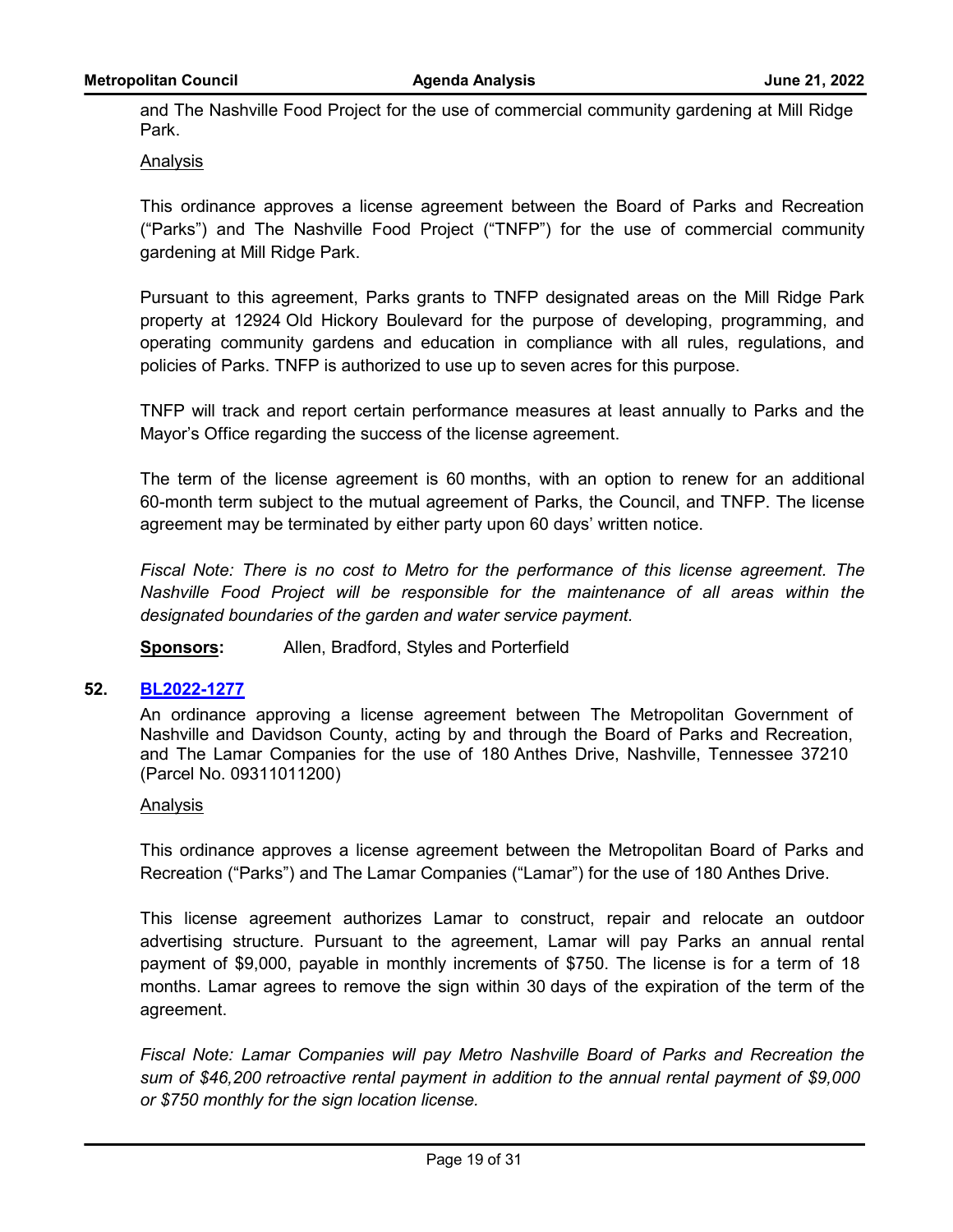**Sponsors:** OConnell, Allen and Bradford

#### **53. [BL2022-1278](http://nashville.legistar.com/gateway.aspx?m=l&id=/matter.aspx?key=14524)**

An ordinance authorizing The Metropolitan Government of Nashville and Davidson County to negotiate and accept permanent easements for the Jacksons Valley Road Stormwater Improvement Project for six properties located on Jacksons Valley Road, (Project No. 22-SWC-196 and Proposal No. 2022M-073ES-001).

#### Analysis

This ordinance authorizes the negotiation and acceptance of a permanent easement for the Jacksons Valley Road Stormwater Improvement Project for six properties located on Jacksons Valley Road.

This has been approved by the Planning Commission. Future amendments to this legislation may be approved by resolution.

*Fiscal Note: This ordinance has no cost to Metro. Donated easements have no market value according to the Department of Metro Water Services.*

**Sponsors:** Evans, Withers and Young

## **54. [BL2022-1279](http://nashville.legistar.com/gateway.aspx?m=l&id=/matter.aspx?key=14522)**

An ordinance authorizing The Metropolitan Government of Nashville and Davidson County to abandon existing sanitary sewer main, sanitary sewer manhole, and easement rights, and to rehabilitate sanitary sewer main and sanitary sewer manholes, for eight properties located at Lebanon Pike, Rucker Avenue, White Avenue and former Alley #2058, also known as Lebanon Pike 7-Eleven (MWS Project No. 21-SL-238 and Proposal No. 2022M-072ES-001).

#### Analysis

This ordinance abandons approximately 250 linear feet of existing eight-inch sanitary sewer main (VCP) and one sanitary sewer manhole and easement rights that were retained by Ordinance BL2021-649 for any existing utilities located at former Alley Number 2058, and authorizes the rehabilitation of approximately 175 linear feet of existing eight inch sanitary sewer main (VCP) with inner pipe lining and two sanitary sewer manholes for eight properties located at Lebanon Pike, Rucker Avenue, and White Avenue.

This ordinance has been approved by the Planning Commission. Future amendments to this ordinance may be approved by resolution.

*Fiscal Note: This ordinance has no cost to Metro. Abandoned easements have no market value according to the Department of Metro Water Services.*

**Sponsors: OConnell, Withers and Young** 

#### **55. [BL2022-1280](http://nashville.legistar.com/gateway.aspx?m=l&id=/matter.aspx?key=14523)**

An ordinance authorizing The Metropolitan Government of Nashville and Davidson County to accept new water and sanitary sewer mains, fire hydrant assembly, sanitary sewer manholes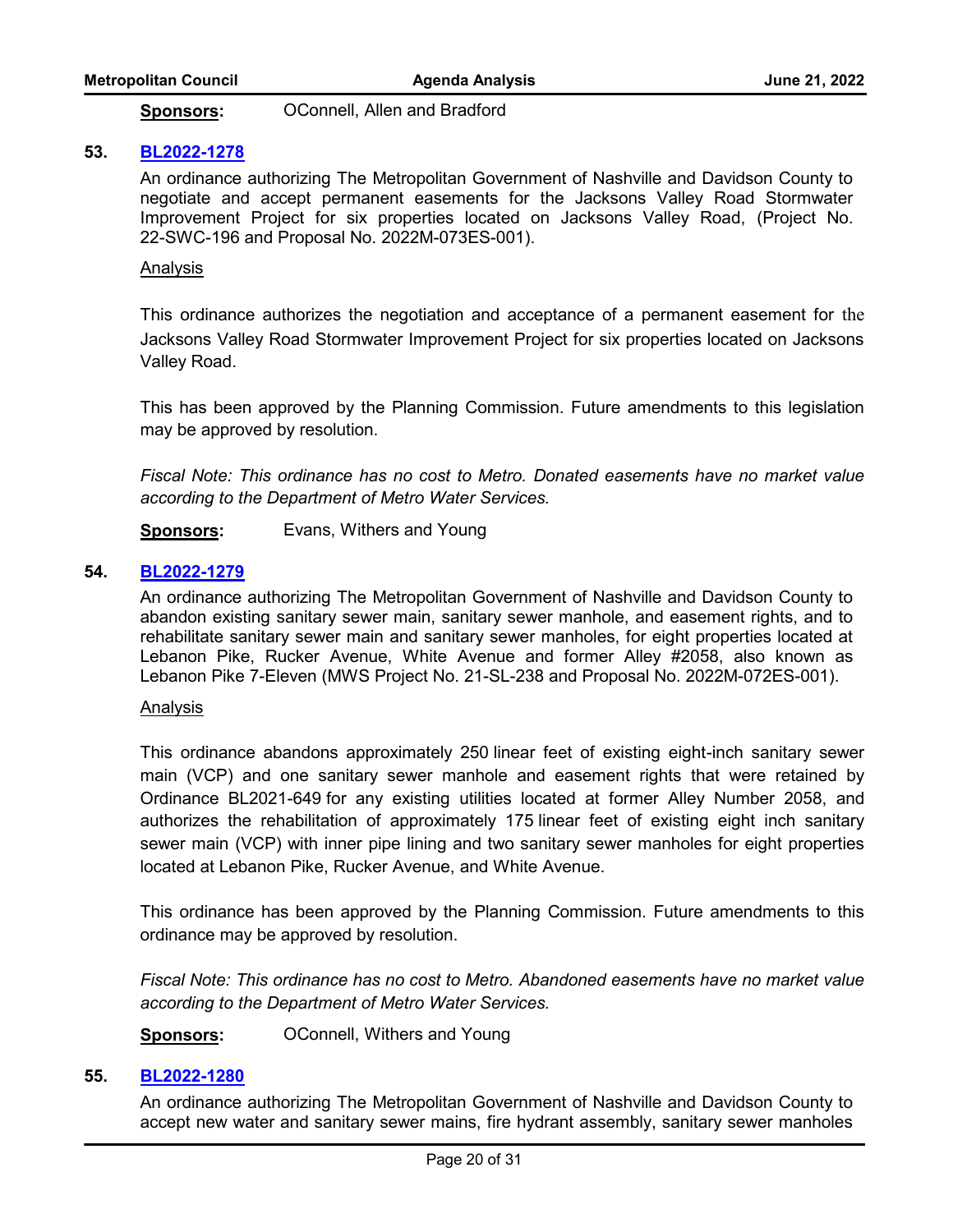and easements and to relocate a fire hydrant assembly, for property located 115 Hart Lane, (MWS Project Nos. 21-WL-106 and 21-SL-260 and Proposal No. 2022M-074ES-001).

## Analysis

This ordinance accepts approximately 644 linear feet of new eight-inch water main (DIP), approximately 617 linear feet of new eight inch sanitary sewer main (PVC), one fire hydrant assembly, eight sanitary sewer manholes and easements and relocates one existing fire hydrant assembly for property located at 115 Hart Lane.

This ordinance has been approved by the Planning Commission. Future amendments to this ordinance may be approved by resolution.

*Fiscal Note: This ordinance has no cost to Metro. Donated easements have no market value according to the Department of Metro Water Services.*

**Sponsors:** VanReece, Withers and Young

## **56. [BL2022-1281](http://nashville.legistar.com/gateway.aspx?m=l&id=/matter.aspx?key=14525)**

An ordinance authorizing The Metropolitan Government of Nashville and Davidson County to accept new sanitary sewer mains, sanitary sewer manholes, fire hydrant assembly and easements, for property located at 5215 Blue Hole Road (MWS Project Nos. 21-SL-200 and 21-WL-86 and Proposal No. 2022M-071ES-001).

#### Analysis

This ordinance accepts approximately 778 linear feet of new eight-inch sanitary sewer main (PVC), approximately 148 linear feet of new eight inch sanitary main (DIP) encased in 16 inch steel pipe, five sanitary sewer manholes, one fire hydrant assembly and easements, for property located at 5215 Blue Hole Road.

This ordinance has been approved by the Planning Commission. Future amendments to this ordinance may be approved by resolution.

*Fiscal Note: This ordinance has no cost to Metro. Donated easements have no market value according to the Department of Metro Water Services.*

**Sponsors:** Rutherford, Withers and Young

## **57. [BL2022-1282](http://nashville.legistar.com/gateway.aspx?m=l&id=/matter.aspx?key=14607)**

An ordinance authorizing The Metropolitan Government of Nashville and Davidson County to abandon existing public water main and fire hydrant assemblies, and to accept new public water main and fire hydrant assemblies, for two properties located at 1506 Church Street and 215 15th Avenue North, also known as Church Street Residences (MWS Project No. 20-WL-118 and Proposal No. 2022M-077ES-001).

#### Analysis

This ordinance abandons approximately 2,466 linear feet of existing six inch water main and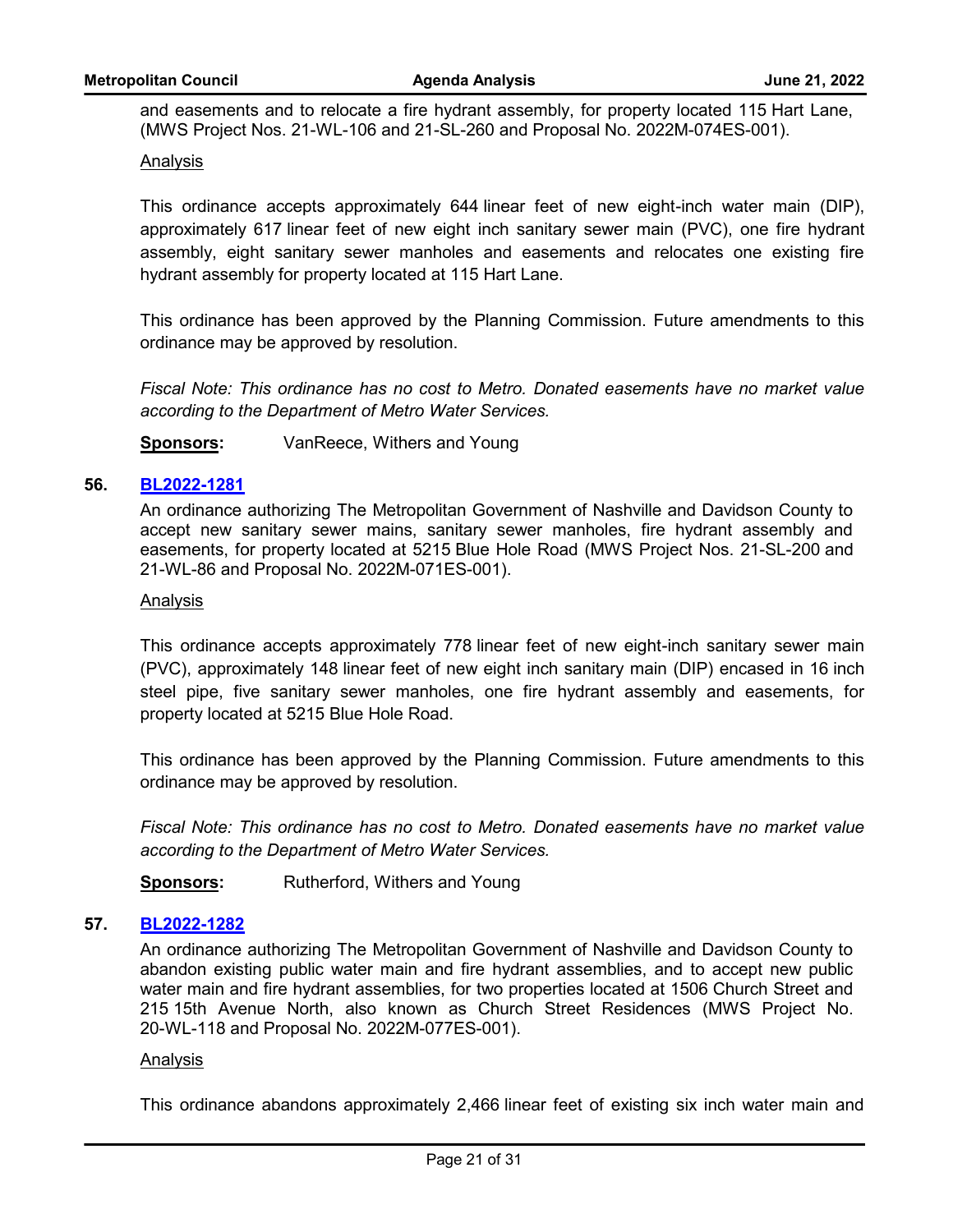three fire hydrant assemblies and accepts approximately 2,528 linear feet of new eight inch water main (DIP), and five fire hydrant assemblies for two properties located at 1506 Church Street and 215 15th Avenue North, also known as Church Street Residences.

This ordinance has been approved by the Planning Commission. Future amendments to this ordinance may be approved by resolution.

*Fiscal Note: This ordinance has no cost to Metro. Donated and abandoned easements have no market value according to the Department of Metro Water Services.*

**Sponsors: OConnell, Withers and Young** 

## **58. [BL2022-1283](http://nashville.legistar.com/gateway.aspx?m=l&id=/matter.aspx?key=14601)**

An ordinance authorizing The Metropolitan Government of Nashville and Davidson County to accept a public fire hydrant assembly and easement, for three properties located at 500 W. Trinity Lane and W. Trinity Lane (unnumbered), also known as Word 18 Townhomes (MWS Project No. 21-WL-79 and Proposal No. 2022M-075ES-001).

#### Analysis

This ordinance accepts one public fire hydrant assembly and easement for three properties located at 500 W. Trinity Lane and W. Trinity Lane (unnumbered), also known as Word 18 Townhomes.

This ordinance has been approved by the Planning Commission. Future amendments to this ordinance may be approved by resolution.

*Fiscal Note: This ordinance has no cost to Metro. Donated easements have no market value according to the Department of Metro Water Services.*

**Sponsors:** Toombs, Withers and Young

## **59. [BL2022-1284](http://nashville.legistar.com/gateway.aspx?m=l&id=/matter.aspx?key=14602)**

An ordinance authorizing The Metropolitan Government of Nashville and Davidson County to abandon existing sanitary sewer main, sanitary sewer manhole and easements, and to accept new sanitary sewer main, sanitary sewer manholes and easements, for property located at 245 Ensworth Place, (MWS Project No. 22-SL-42 and Proposal No. 2022M-076ES-001).

#### Analysis

This ordinance abandons approximately 401 linear feet of existing 10 inch sanitary sewer main (PVC), one sanitary sewer manhole and easements, and accepts approximately 410 linear feet of new 10 inch sanitary sewer main (DIP), three sanitary sewer manholes and easements for property located at 245 Ensworth Place.

This ordinance has been approved by the Planning Commission. Future amendments to this ordinance may be approved by resolution.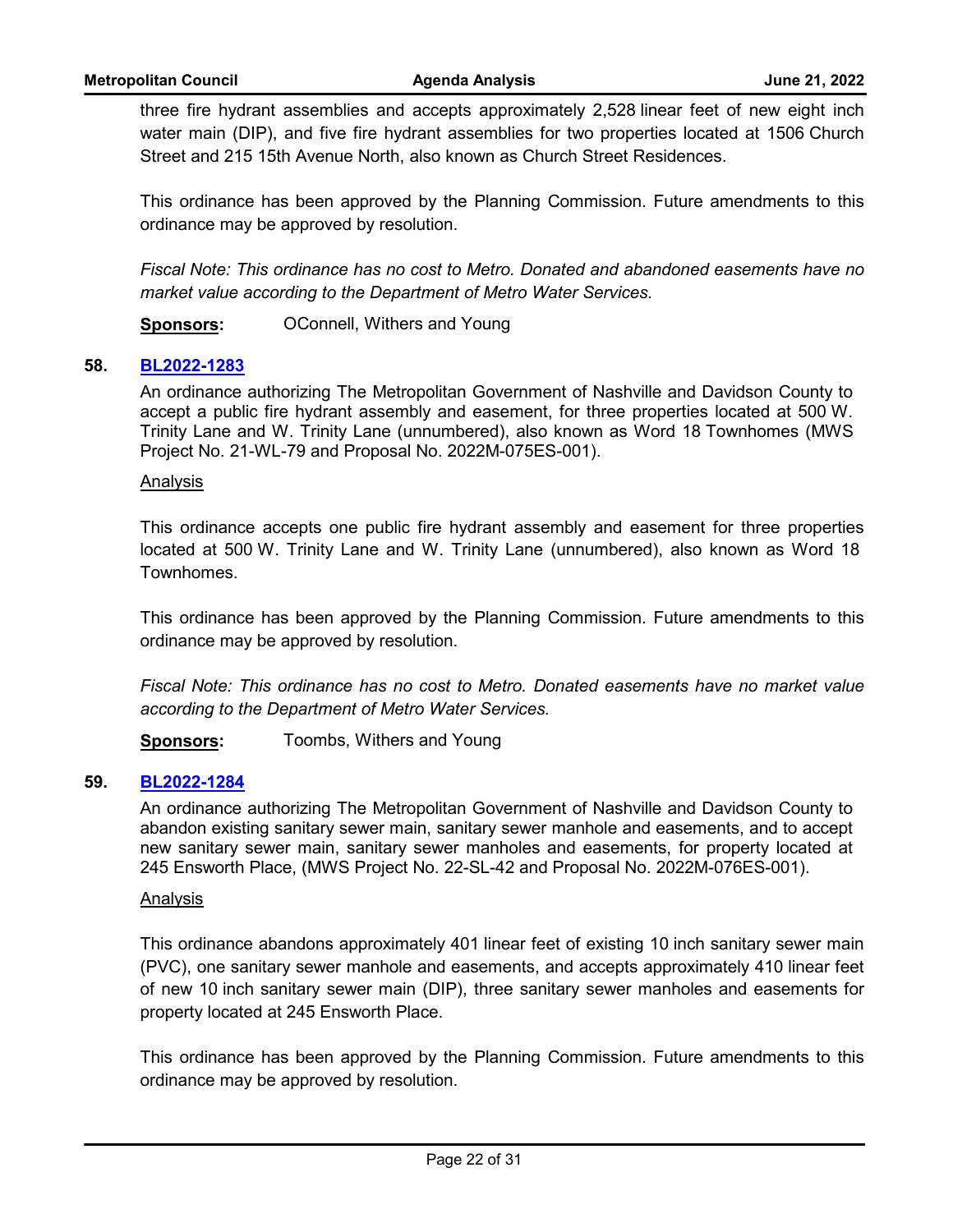*Fiscal Note: This ordinance has no cost to Metro. Donated and abandoned easements have no market value according to the Department of Metro Water Services.*

**Sponsors:** Murphy, Withers and Young

# **J. Bills on Third Reading**

## **60. [BL2021-971](http://nashville.legistar.com/gateway.aspx?m=l&id=/matter.aspx?key=13734)**

An ordinance to amend Title 2 of the Metropolitan Code of Laws to create an Office Homeless Services.

#### Analysis

This ordinance creates an office of housing and homelessness in the Metropolitan Government. This office would consist of a director and any other officers and employees as may be necessary. The director would be appointed by the mayor and would be an unclassified service employee.

The duties of this office would be:

- (1) the promotion of affordable housing in Nashville and Davidson County;
- (2) providing expertise and coordinate a community response to homelessness;
- (3) providing resources regarding affordable housing and homelessness throughout Nashville and Davidson County;
- (4) providing staff and resources for the Metropolitan Homelessness Commission and the Nashville Davidson County Continuum of Care Homelessness Planning Council; and
- (5) assisting with the administration of the Metropolitan Housing Trust Fund Commission and the Barnes Fund for Affordable Housing.

This ordinance would also transfer the homeless impact division from metro social services to the office of housing and homelessness. The affordable housing program manager and director of housing programs would also be transferred to this office.

**Sponsors:** OConnell, Evans, Suara, Sepulveda, Sledge, Welsch, Roberts, Allen, Porterfield, Rosenberg, Johnston, Parker, Druffel, Bradford, Benedict, Taylor, Styles, Hausser, Toombs and VanReece

## **61. [BL2022-1164](http://nashville.legistar.com/gateway.aspx?m=l&id=/matter.aspx?key=14241)**

An Ordinance to amend Chapter 9.30 of the Metropolitan Code of Laws pertaining to construction sites.

#### Analysis

This ordinance, as substituted, amends Sections 9.30.010 and 9.30.030 of the Metropolitan Code of Laws regarding construction noise. Pursuant to the existing Metro Code section, construction noise cannot exceed 70 decibels between the hours of 7:00 p.m. and 7:00 a.m. During the months of June, July, and August, this standard applies between the hours of 8:00 p.m. and 6:00 a.m. The current provision applies only to construction sites located within or adjoining a residential zoning district and is measured from a point as close as possible to the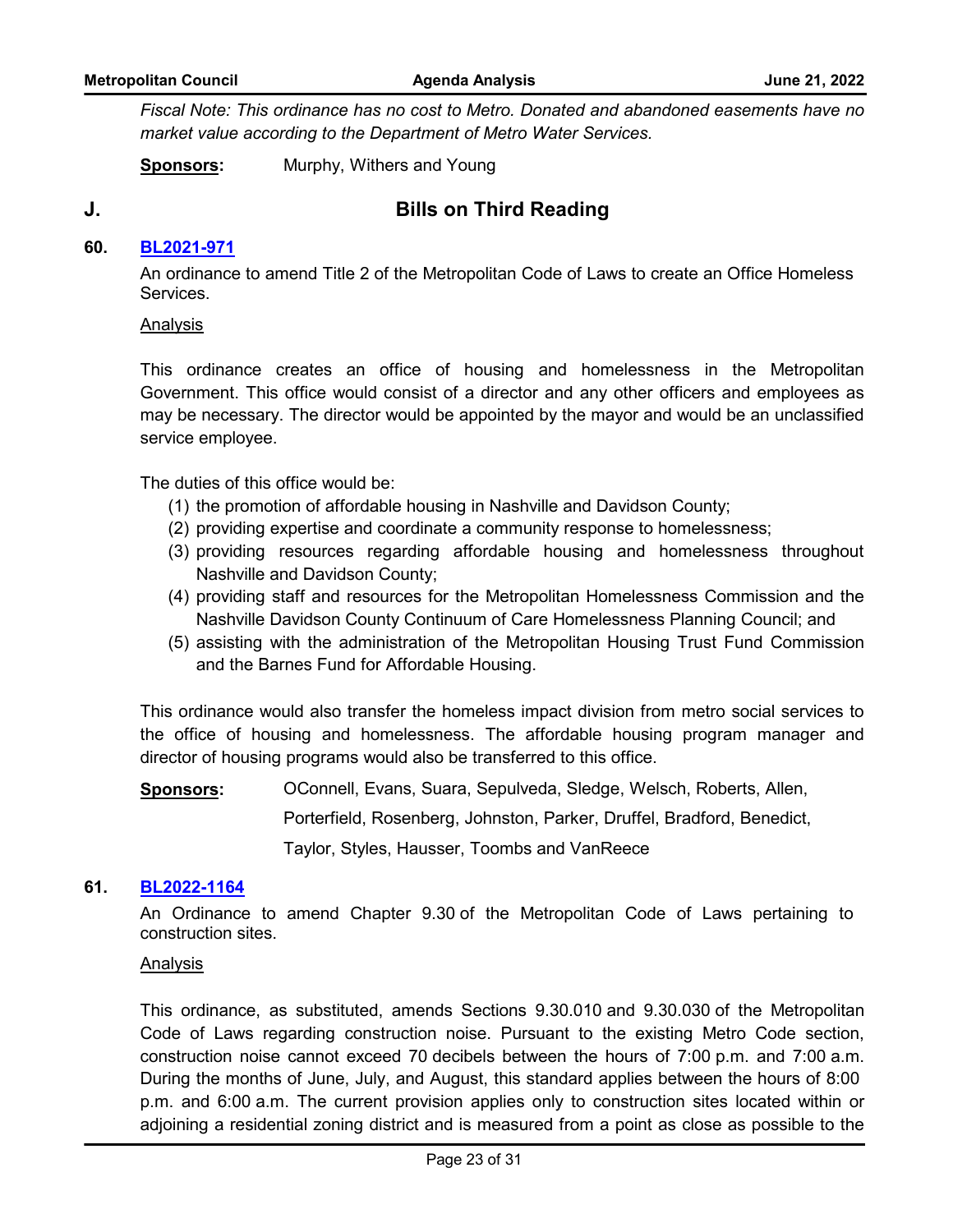outside walls of any residential structure located on the property affected by the noise at a height of four feet above the immediate surrounding surface.

The ordinance under consideration, as substituted, would change this provision to outdoor construction, repair, or demolition of parcels located within or adjoining the following zoning districts: AG, AR2a, RS, RS-A, R, R-A, RM, RM-A, RM-NS, RM-A-NS, SP, MUN, MUN-A, MUN-NS, MUN-A-NS, MUL, MUL-A, MUL-NS, MUL-S-NS, MUG, MUG-A, MUG-NS, MUG-A-NS, MUI, MUI-A, MUI-NS, MUI-A-NS, OR, OR-A, OR-NS, OR-A-NS, ON, OL, OG, OG-NS, ORI, ORI-A, ORI-NS, ORI-A-NS, CN, CN-A, CN-NS, CN-A-NS, CL, CL-A, CL-A-NS, CA, CA-NS, CF, CF-NS, SCN, SCN-NS, SCC, SCC-NS, SCR, or SCR-NS. This restriction would not apply to activities necessary to mitigate safety or significant traffic concerns during the stated restriction hours such as concrete activities, utility and road work, hauling of large loads, and similar.

This prohibition would apply during the same time periods as outlined in the current noise provision. Additionally, the variance procedures would be updated to replace references to the noise provision and make clear that the variance would be for outdoor construction hours.

**Sponsors:** Sledge, OConnell, Hausser, Evans, Murphy, Welsch, Styles, VanReece, Suara, Benedict, Bradford, Porterfield and Toombs

## **62. [BL2022-1169](http://nashville.legistar.com/gateway.aspx?m=l&id=/matter.aspx?key=14261)**

An ordinance approving a Lease Agreement by and between the Metropolitan Government of Nashville and Davidson County acting by and through the Metropolitan Board of Education and East End Prep (Proposal No. 2021M-012PR-001).

#### Analysis

This ordinance approves a lease agreement between the Metropolitan Board of Education and East End Prep for use of property at 1460 McGavock Pike as a charter school. The property includes approximately 91,970 square feet of the building.

The term of the lease begins July 14, 2021 and ends June 30, 2031. Upon termination of the lease, the property will revert to MNPS. For the first year, the lease payment will be \$30,656.67 per month, which represents a rate of \$4.00 per square foot. The lease includes the cost of grounds maintenance, preventative maintenance, and refuse removal provided by MNPS's contracted providers, as well as major building systems components and capital repairs. The lease payment will increase from \$4.00 per square foot in Year 1 to \$5.00 per square foot in Year 2, and then increase 3% each year throughout the term of the lease.

MNPS is responsible for the major building system components and their capital repairs. This includes the building's roof, foundation, structural members of exterior walls, HVAC system components, and more. MNPS is also responsible for the refuse collection and ground maintenance, the cost of which is included in the lease payment. East End Prep is responsible for custodial services, utilities, routine maintenance of the premises, and ADA compliance, building, fire, and zoning codes and regulations. East End Prep must maintain commercial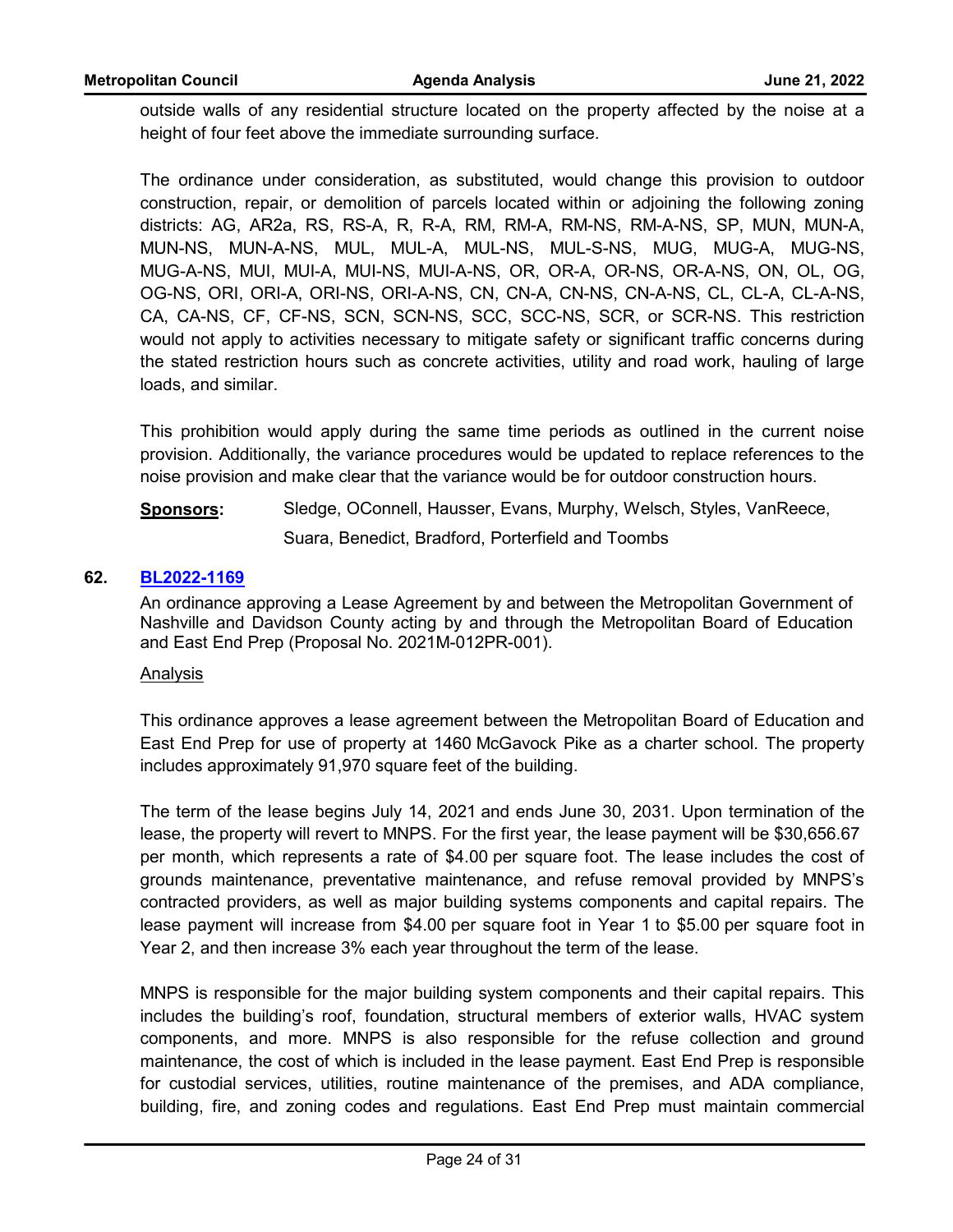general liability insurance of not less than \$1,000,000 per occurrence.

*Fiscal Note: The basic lease per square foot price is \$4.00/square foot or \$30,656.67 per month for the approximate square footage of 91,970 during year 1. The basic lease per square foot includes the cost of grounds maintenance preventive maintenance, refuse removal, major building systems components and capital repairs. The lease rate will increase by 3% each year beginning in Year 2 and throughout the term of the lease.* 

**Sponsors:** Benedict, Allen and Withers

## **67. [BL2022-1248](http://nashville.legistar.com/gateway.aspx?m=l&id=/matter.aspx?key=14439)**

A bill to be entitled: The Budget Ordinance of the Metropolitan Government of Nashville and Davidson County, Tennessee for Fiscal Year 2023.

#### Analysis

This ordinance is the proposed operating budget for the Metropolitan Government for Fiscal Year 2023. The budget filed by the Mayor provides for the following proposed funding:

| ● General Services District General Fund<br>General Services District Schools Fund                                                           | \$1,288,483,800<br>\$1,109,002,500 |
|----------------------------------------------------------------------------------------------------------------------------------------------|------------------------------------|
| General Services District General Debt Service Fund<br>\$269,723,100<br>\$120,799,100<br>General Services District Schools Debt Service Fund |                                    |
| TOTAL GENERAL SERVICES DISTRICT BUDGET                                                                                                       | \$2,788,008,500                    |
| Urban Services District General Fund<br>$\bullet$<br>Urban Services District General Debt Service Fund \$20,294,700<br>$\bullet$             | \$161,957,300                      |
| TOTAL URBAN SERVICES DISTRICT BUDGET                                                                                                         | \$182,252,000                      |
| TOTAL OPERATING BUDGET                                                                                                                       | \$2,970,260,500                    |

The Fiscal Year 2022 budget is \$2,646,580,300. The Mayor's proposed budget represents an overall increase of \$323,680,200 (12.2%).

The Mayor's proposed budget would not appropriate any funds from the unreserved fund balances of the primary budgetary funds. Metro's established policy is to maintain a fund balance equal to or greater than 5% for each of the six primary budgetary funds, the GSD General Fund, USD General Fund, and General Purpose School Operations Fund, as well as the three related primary debt service funds.

The Mayor's proposed budget is projected to result in the following fund balance percentages by June 30, 2023:

· General Services District General Fund 23.4%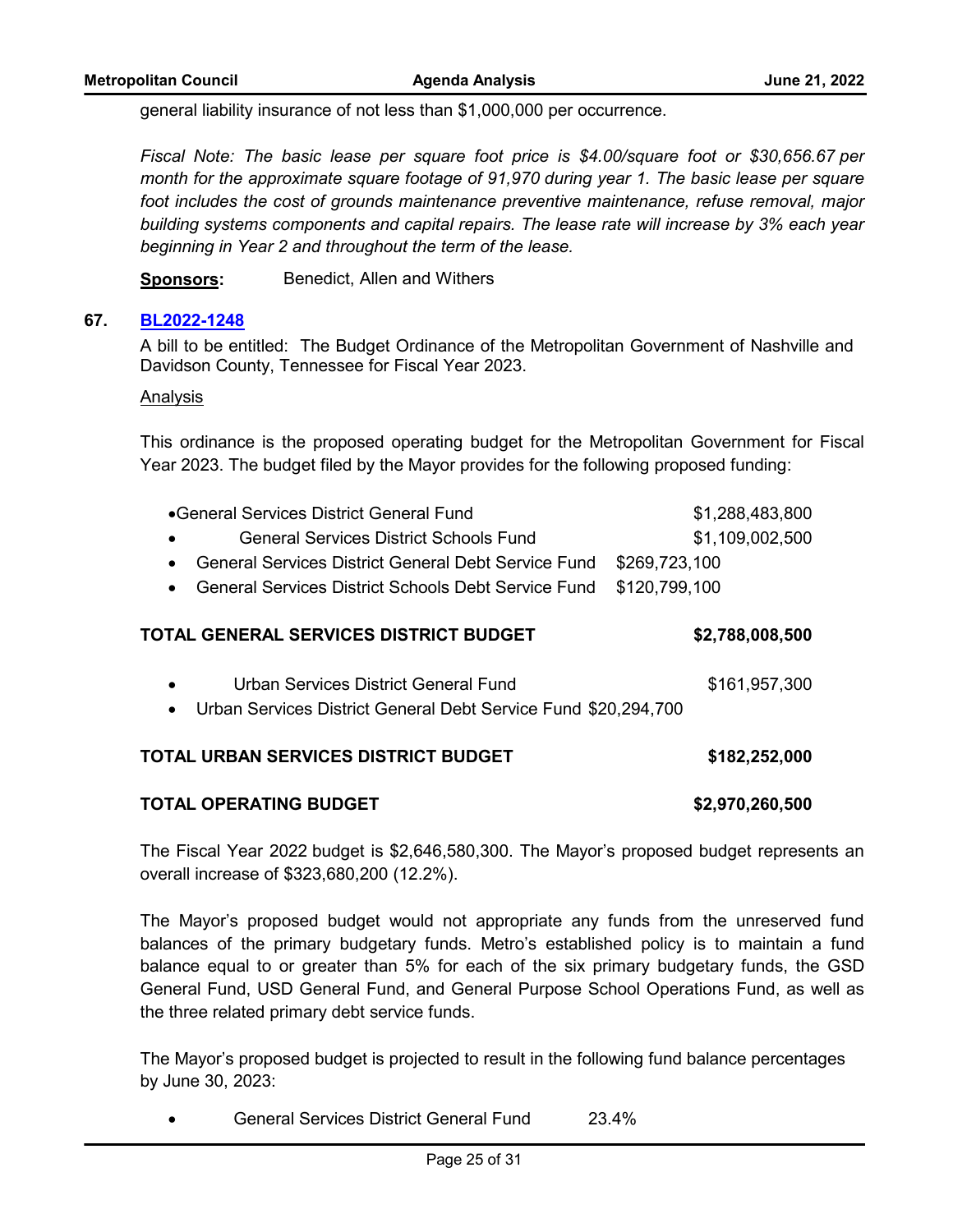| <b>Metropolitan Council</b> | <b>Agenda Analysis</b>                                   |          | June 21, 2022 |
|-----------------------------|----------------------------------------------------------|----------|---------------|
|                             | <b>General Services District Debt Service Fund</b>       | $10.4\%$ |               |
|                             | <b>General Services District Schools Operations Fund</b> | 18.3%    |               |
|                             | Schools Debt Service Fund                                | 54.3%    |               |
|                             | Urban Services District General Fund                     | 7.8%     |               |

· Urban Services District Debt Service Fund 23.3%

The current FY22 property tax rate for the GSD is \$2.953 per \$100 of assessed value. The current rate for the USD is \$0.335, giving a combined rate of \$3.288. Ordinance No. BL2022-1249 would adopt a rate \$2.920 in the GSD and \$0.332 in the USD, for a combined rate of \$3.252. Per the requirements of Tenn. Code Ann. § 67-5-1701, the certified property tax rates must be set to produce the same ad valorem revenue for Metro as was levied during the previous year, exclusive of new construction, improvements, and deletions. The FY22 tax levy was the same as the certified property tax rate. State law also requires that, in the year following the adoption of the certified tax rate, the State Board of Equalization order recapture of an excessive adjustment if the certified tax rate was found to be overestimated. The proposed FY23 tax levy is \$0.002 below the recapture rate ordered by the State Board of Equalization.

Even with the reduction in the tax rates, growth is expected to generate new property taxes in the amount of \$101.5 million over the budgeted FY22 revenue. The proposed FY23 budget includes an increase of \$138.2 million in local option sales tax revenues. The budget also includes expected revenue increases from grants and other non-tax revenues in the amount of \$49.5 million.

The proposed budget includes an increase of \$43.6 million for pay plan improvements. All employees would receive a 4% cost-of-living raise on July 1, 2022. In addition, funding is included for increment increases for all eligible employees, funding for 3% open-range pay increases, and funding for an increase to the minimum wage for full-time hourly employees all of which would be effective on July 1, 2022. The department heads have the discretion to determine the actual raises to be given to each open-range employee.

The Mayor's budget includes a \$4.4 million increase for equipment and building repairs. This is the equivalent of setting aside 5% of the GSD general fund revenue for this purpose, as opposed to the 4% required by the Charter. This should help Metro address some deferred maintenance and equipment needs that have not been able to be funded previously

The Barnes Fund for Affordable Housing would receive an additional \$15 million as part of the continuing commitment for affordable housing, which is partly funded by the local portion of the hotel/motel taxes generated by short-term rental properties.

The largest investment in the Mayor's proposed budget is for Metro Nashville Public Schools. This includes an \$94.34 million increase in the amount of local funding for schools. This would result in a total MNPS operating budget of \$1,109,002,500. This includes employee pay for support staff, steps and 4% COLA for all employees. However, as noted in two presentations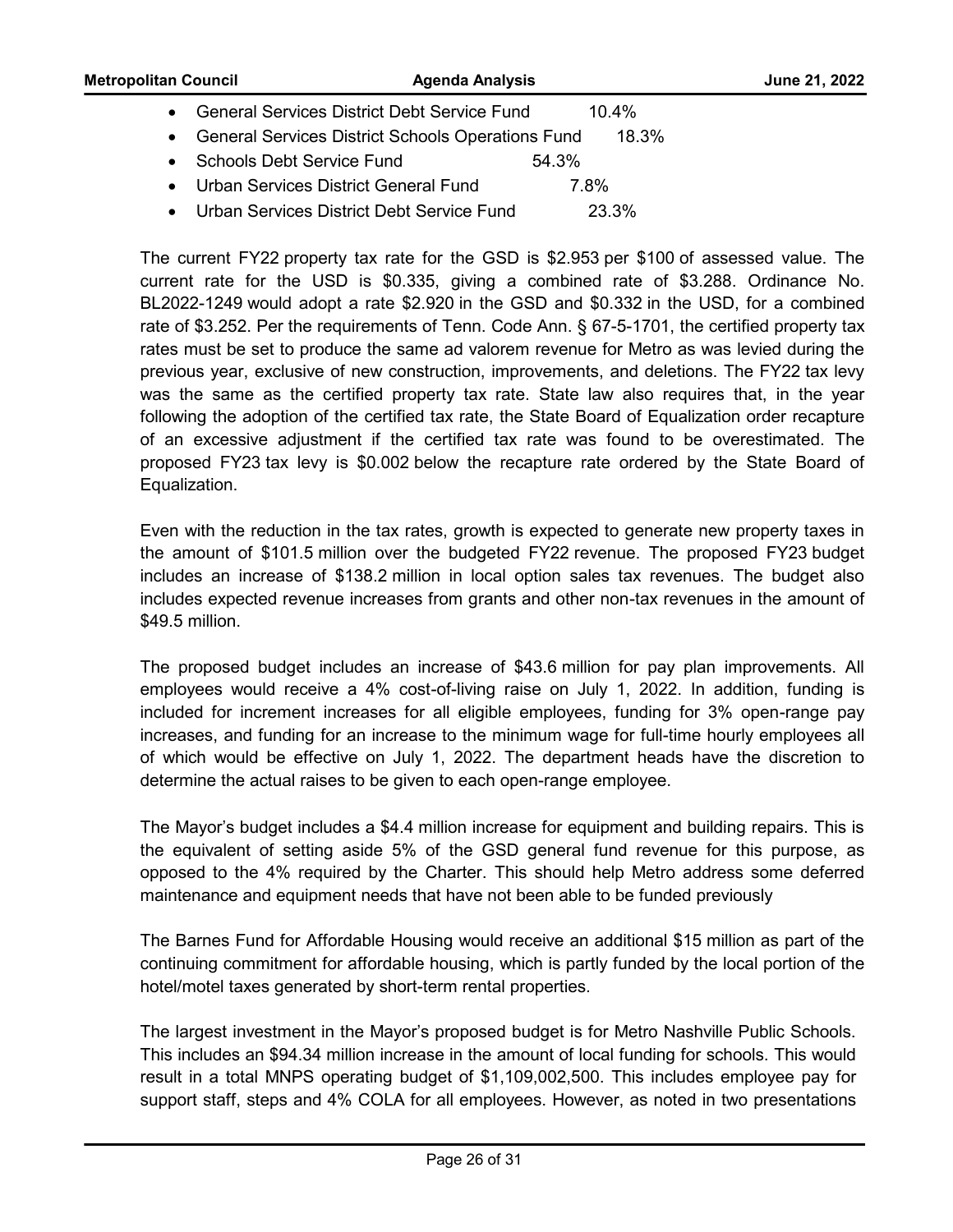by MNPS to the Council, the state share funding was reduced resulting in a \$22 million shortfall in the overall MNPS budget.

The budget includes funding for a number of improvement requests submitted by various departments. This includes a \$10.7 million increase for WeGo, \$13.8 million for Fire and EMS operations, \$19.3 million for the Police Department, plus a \$1 million allocation for a Police Recruitment Program, \$2.2 million for Public Works/NDOT for right-of-way pollution reduction and pedestrian safety. Other departmental investments focus on staffing to improve services includes:

- · Public Works/NDOT: \$4.5 million for additional positions
- · Parks and Recreation: \$4.8 million for additional positions supporting a variety of programs
- · Codes Administration: \$1.7 million for additional positions to improve customer services
- Public Health: \$2.1 million for a variety of new positions
- Public Library: \$1.1 million for a variety of new positions
- Planning Department: \$2.6 million for a variety of new positions
- Social Services: \$1.29 million for a variety of new positions

The Hospital Authority would receive a subsidy from the general fund of \$52,038,000, an increase of \$2,478,000 over the FY22 budget. The subsidy for Bordeaux Long Term Care management contract is \$320,000. The subsidy for the Knowles Home assisted living facility increased by \$100,000.

Section 6.07 of the Charter requires the next order of business following adoption of the operating budget ordinance, to be the adoption of the tax levy ordinance.

Per Rules 39 and 41 of the Metro Council Rules of Procedure, the budget ordinance is amendable on third reading. And pursuant to section 6.06 of the Metro Charter, the Council must adopt a substitute operating budget no later than June 30. Otherwise, the budget as originally submitted by the Mayor becomes effective on July 1 by operation of law.

**Sponsors:** Allen and Suara

#### **68. [BL2022-1249](http://nashville.legistar.com/gateway.aspx?m=l&id=/matter.aspx?key=14438)**

An ordinance establishing the tax levy in the General Services District for the fiscal year 2022-2023, and declaring the amount required for the annual operating budget of the Urban Services District, pursuant to section 6.07 of the Metropolitan Charter.

#### Analysis

This ordinance, as substituted, approves the property tax levy for FY23. Section 6.07 of the Metropolitan Charter provides that the Council's next order of business upon adopting the annual operating budget is to adopt a tax levy that fully funds that budget. The property tax rate proposed by the Mayor is being decreased slightly from the FY22 rates of \$2.953 to \$2.922 in the General Services District and \$0.335 to \$0.332 in the Urban Services District, for a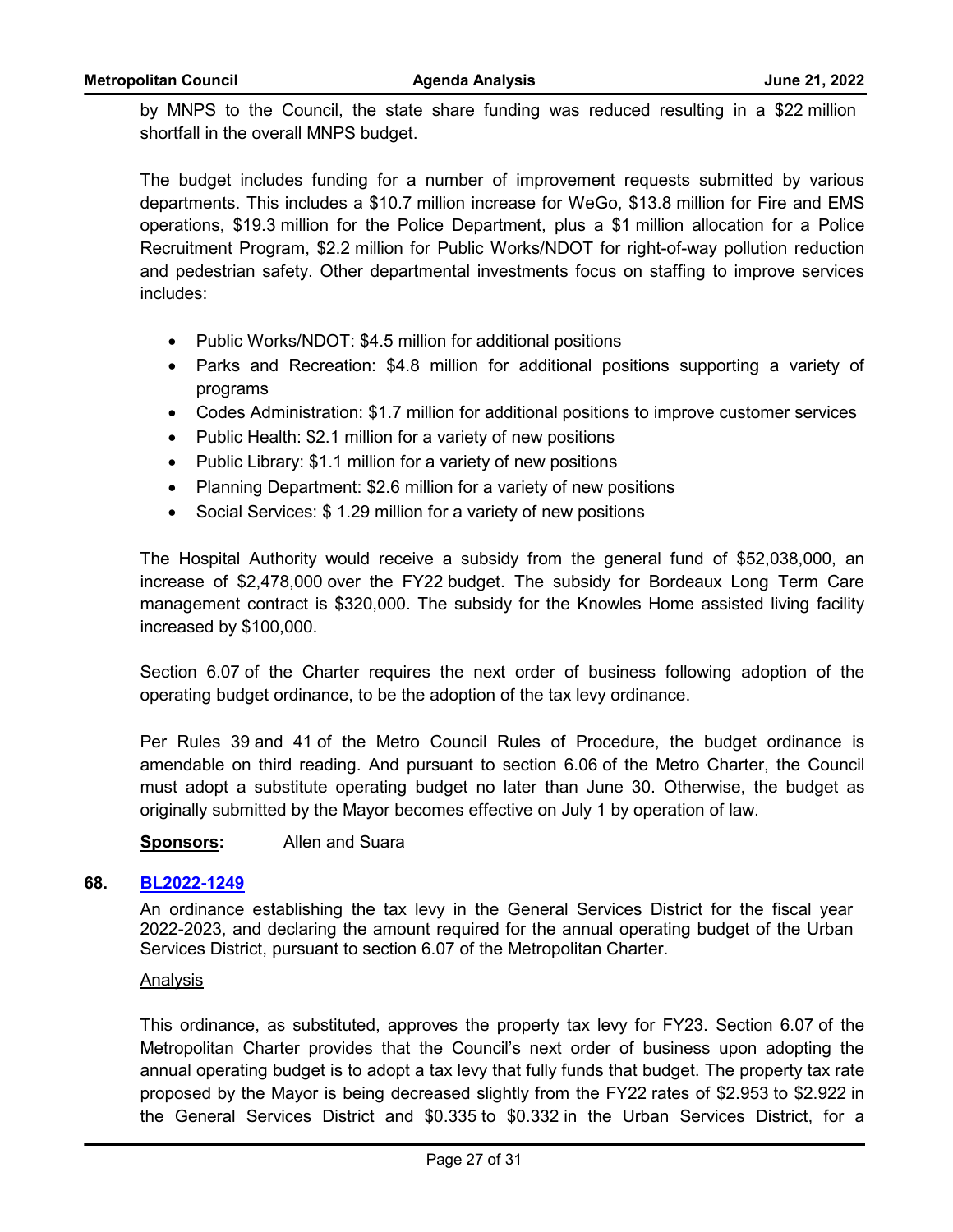combined rate of \$3.254. The Council adopted the FY22 tax levy to be the same as the certified property tax rate and pursuant to Tenn. Code Ann. § 67-5-1701, the certified tax rates must be set to produce the same ad valorem revenue for Metro as was levied during the previous year, exclusive of new construction, improvements, and deletions. State law also requires that, in the year following the adoption of the certified tax rate, the State Board of Equalization order recapture of an excessive adjustment if the certified tax rate was found to be overestimated. The proposed FY23 tax levy is \$0.002 below the recapture rate ordered by the State Board of Equalization. This tax levy rate is projected to be sufficient to fully fund the Mayor's proposed FY23 operating budget.

The tax levy is amendable on third reading. Following the adoption of the tax levy ordinance the Urban Council must meet to approve a separate resolution to approve the property tax rate as proposed for the Urban Services District.

**Sponsors:** Allen and Suara

## **69. [BL2022-1251](http://nashville.legistar.com/gateway.aspx?m=l&id=/matter.aspx?key=14484)**

An ordinance amending Section 5.04.120 of the Metropolitan Code of Laws to increase the threshold of donations that Metropolitan Government departments, boards, and commissions may accept and expend and to require certain information be included in the resolution accepting a donation.

## Analysis

This ordinance amends Section 5.04.120 of the Metropolitan Code of Laws to increase the threshold for donations, exclusive of donations of real property, that Metropolitan Government departments, boards, and commissions may accept and expend. It would also require certain information be included in the resolution that accepts the donation.

Pursuant to the current Metropolitan Code, departments may accept donations with a value of less than \$5,000. Donations of over \$5,000 require approval of the metropolitan council by resolution.

This ordinance would increase the threshold from \$5,000 to \$7,500. It would further require certain information be included in the resolution filed with the council for the approval of the donation. The information required would be:

- 1. If a donation from an individual, the name of the individual or individuals.
- 2. If a donation from a group or legal entity:
	- a. The legal name of the entity;
	- b. The names of any officers of the organization;
	- c. A description of the organization and its mission; and
	- d. The organization's website, if applicable.

**Sponsors:** Allen, Evans and Henderson

# **70. [BL2022-1253](http://nashville.legistar.com/gateway.aspx?m=l&id=/matter.aspx?key=14459)**

An ordinance creating the positions of Apprentice, Compliance Monitor - Senior, Compliance Monitor, Fire Logistics and Inventory Clerk, Human Resources Specialist, Safety Specialist,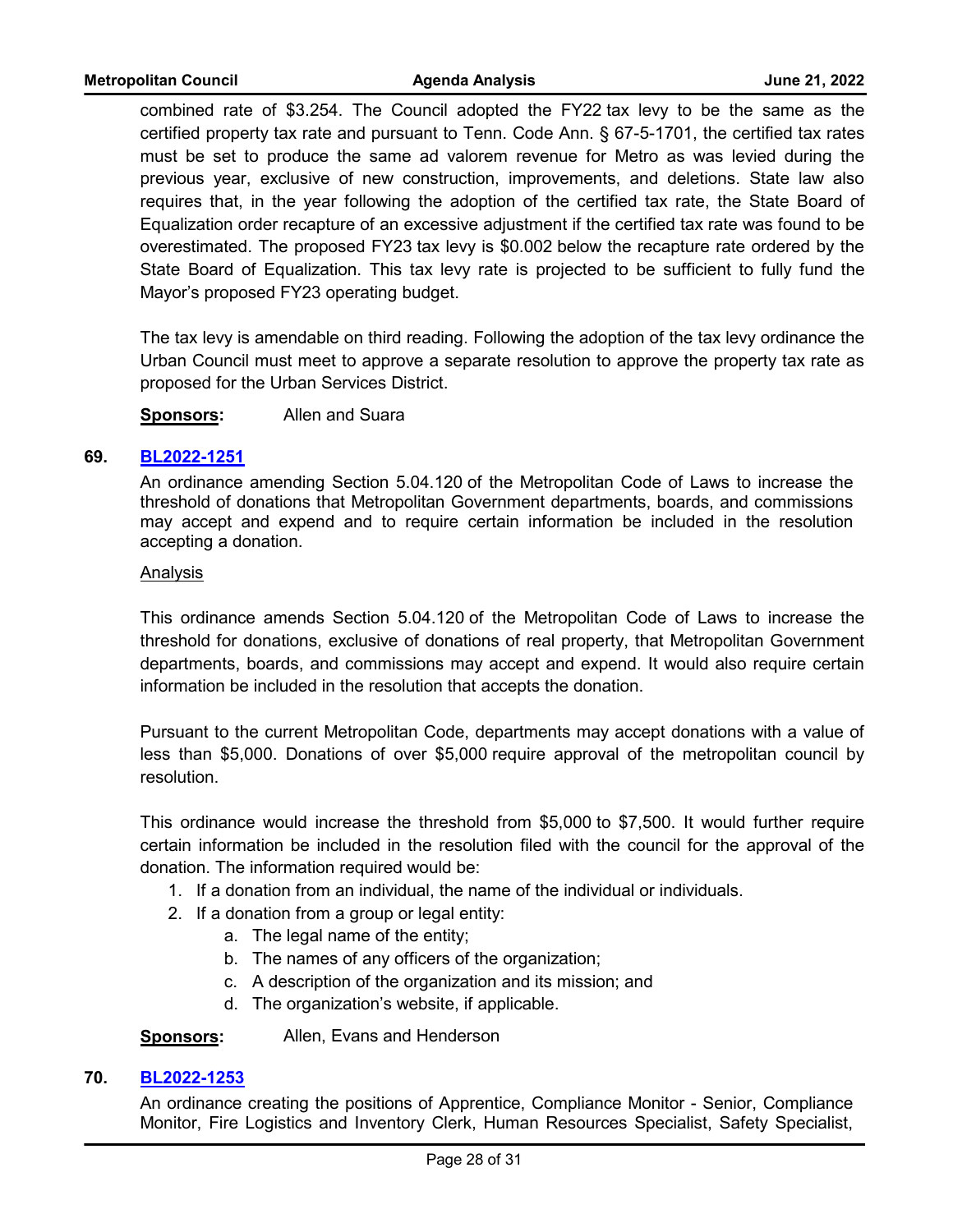Short Term Rental Inspection Chief, Short Term Rental Inspector, Treasury Analyst - Senior, and Treasury Analyst.

#### Analysis

This ordinance creates ten new positions within the Metropolitan Government. Section 12.10 of the Metropolitan Charter provides that newly created positions within the Metropolitan Government must be approved by ordinance.

The Civil Service Commission, upon the recommendation of the Director of Human Resources, has created the following new positions:

- · Apprentice
- · Compliance Monitor Senior
- · Compliance Monitor
- Fire Logistics & Inventory Clerk
- · Human Resources Specialist
- · Safety Specialist
- Short Term Rental Inspection Chief
- · Short Term Rental Inspector
- · Treasury Analyst Senior
- · Treasury Analyst

A job description for each is attached to the ordinance.

**Sponsors:** Allen and Hancock

#### **71. [BL2022-1254](http://nashville.legistar.com/gateway.aspx?m=l&id=/matter.aspx?key=14478)**

An ordinance authorizing a technology fee to fund the technology required by the community development and regulation processes and establishing the ITS Technology Fund.

#### Analysis

This ordinance creates a 10% technology fee that will be assessed on top of applicable permit fees assessed by the Department of Codes and applicable permit fees and services from the Metro Water Services. The technology fee may be adjusted annually to ensure cost recovery after review and approval by the Department of Finance.

All fees collected must be used for the purpose of providing the technology required by the community development and regulation processes, including future maintenance and upgrades.

Future amendments to this ordinance may be approved by resolution.

**Sponsors:** Allen, Hancock and Young

#### **72. [BL2022-1256](http://nashville.legistar.com/gateway.aspx?m=l&id=/matter.aspx?key=14442)**

An ordinance to amend the Geographic Information Systems Street and Alley Centerline Layer for the Metropolitan Government of Nashville and Davidson County, by naming the private roadway that runs between Two Rivers Golf Course and McGavock High School, "Two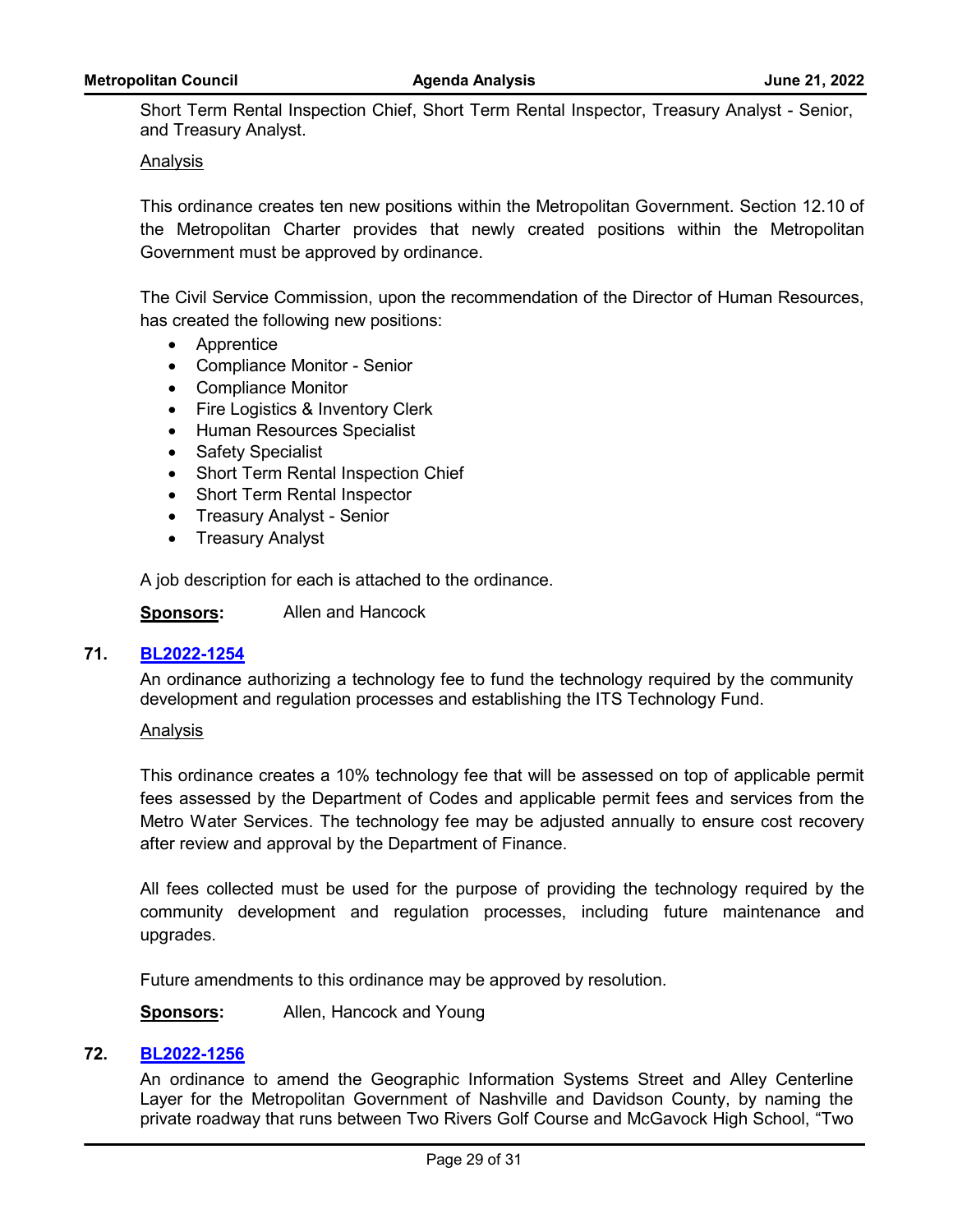Rivers Lane". (Proposal Number 2022M-002SR-001).

## Analysis

This ordinance amends the Metropolitan Government geographical information systems map to name the private road that runs between Two Rivers Golf Course and McGavock High School as "Two Rivers Lane". This name change has been requested by the Metropolitan Parks Department and will assist citizens and others, especially Emergency Services, in locating buildings along this roadway.

Private streets and roads are named and included on Metro maps for purposes of providing emergency services, although the roadways are not maintained by the Metropolitan Government. This ordinance has been approved by the Planning Commission and the Emergency Communications District Board.

**Sponsors:** Syracuse, Withers and Young

## **73. [BL2022-1257](http://nashville.legistar.com/gateway.aspx?m=l&id=/matter.aspx?key=14464)**

An ordinance authorizing Fourth and Broad, L.P., to install, construct and maintain underground encroachments in the right of way located 405 Broadway. (Proposal No. 2022M-009EN-001)

#### Analysis

This resolution authorizes Fourth and Broad, L.P., to install and maintain underground encroachments in the right of way located at 405 Broadway. The applicant must indemnify the Metropolitan Government from all claims in connection with the construction and maintenance of the signs, and is required to post a certificate of public liability insurance in the amount of \$2,000,000 with the Metropolitan Clerk naming the Metropolitan Government as an insured party.

This ordinance has been approved by the Planning Commission.

**Sponsors: OConnell, Withers and Young** 

#### **74. [BL2022-1258](http://nashville.legistar.com/gateway.aspx?m=l&id=/matter.aspx?key=14465)**

An ordinance authorizing Propco 609 Merritt LLC to install, construct and maintain underground encroachments in the right of way located 609 Merritt Avenue. (Proposal No. 2022M-010EN-001)

#### Analysis

This resolution authorizes Propco 609 Merritt LLC to install and maintain underground encroachments located at 609 Merritt Avenue. The applicant must indemnify the Metropolitan Government from all claims in connection with the construction and maintenance of the signs, and is required to post a certificate of public liability insurance in the amount of \$2,000,000 with the Metropolitan Clerk naming the Metropolitan Government as an insured party.

This ordinance has been approved by the Planning Commission.